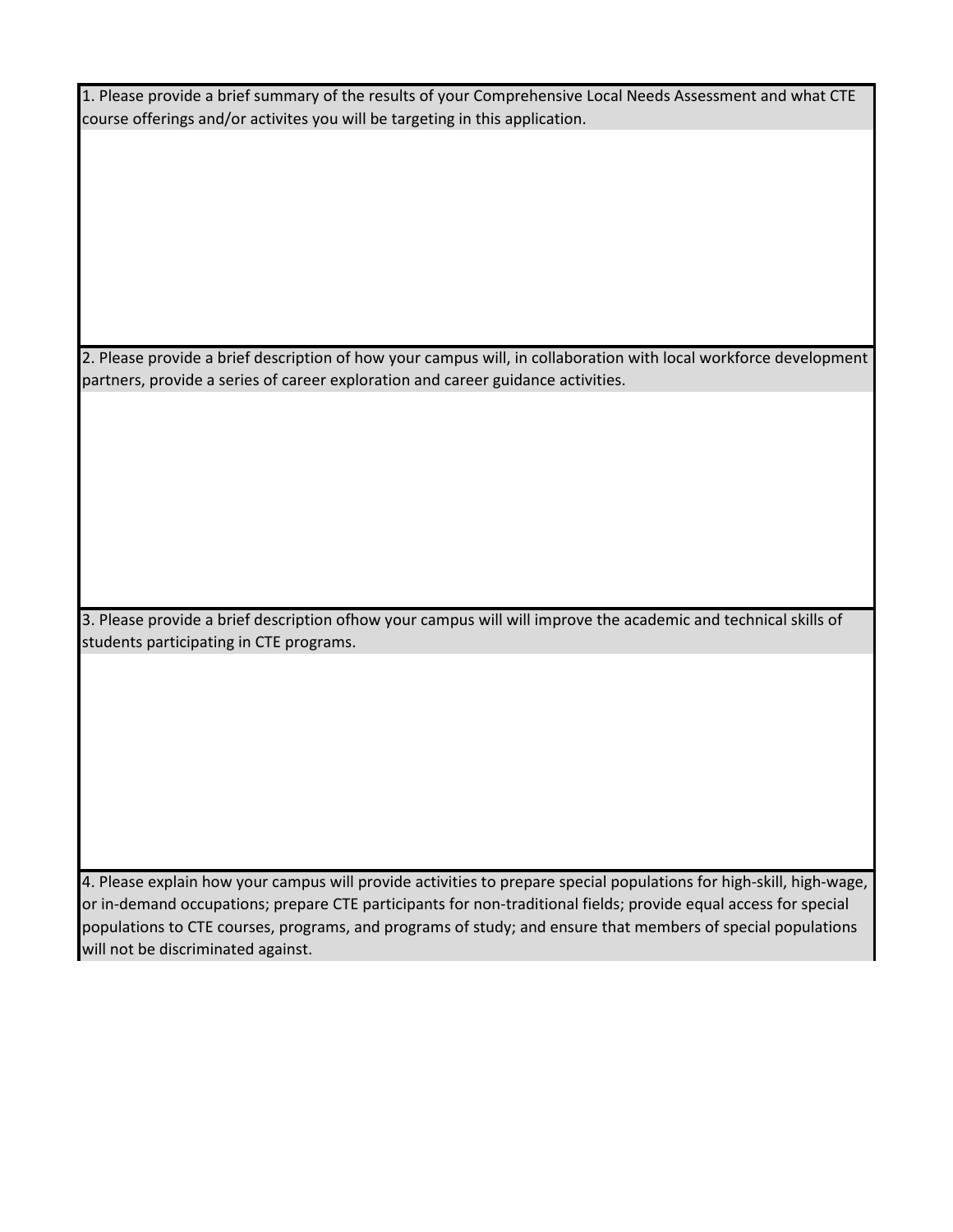5. Please provide a description of the work-based learning opportunities for students participating in CTE programs and how your campus will work with representatives from employers to develop or expand work-

6. Please outline how your campus will provide students participating in CTE the opportunity to gain postsecondary credit while still attending high school.

7. Please identify how your campus supports the recruitment, preparation, retention, and training, including professional development, of teachers, faculty, administrators, and specialized instructional support personnel.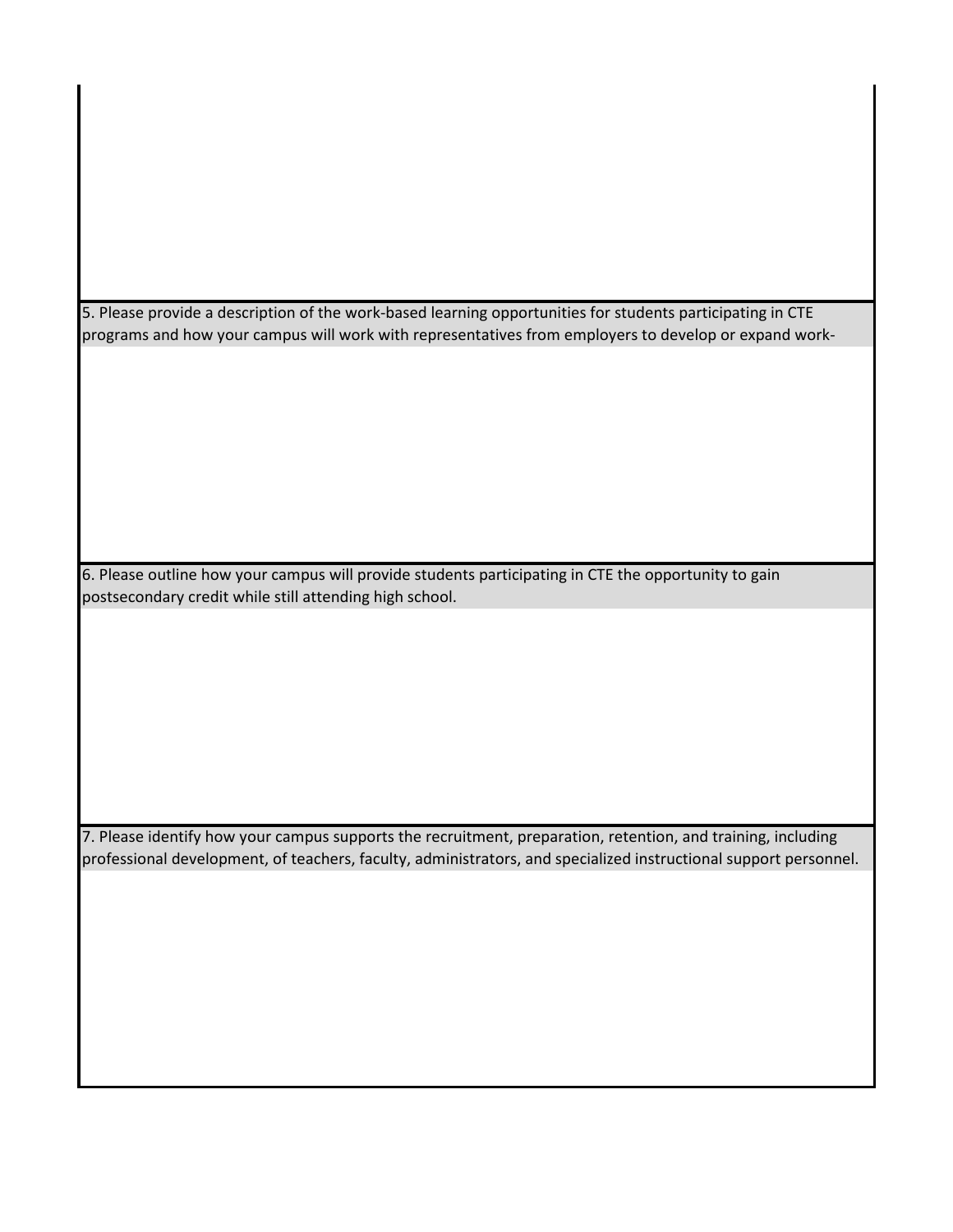8. Please outline how your campus will address disparities or gaps in performance between groups of students in each of the plan years, and if no meaningful progress has been achieved prior to the third program year, a description of the additional actions that will be taken to eliminate these disparities or gaps.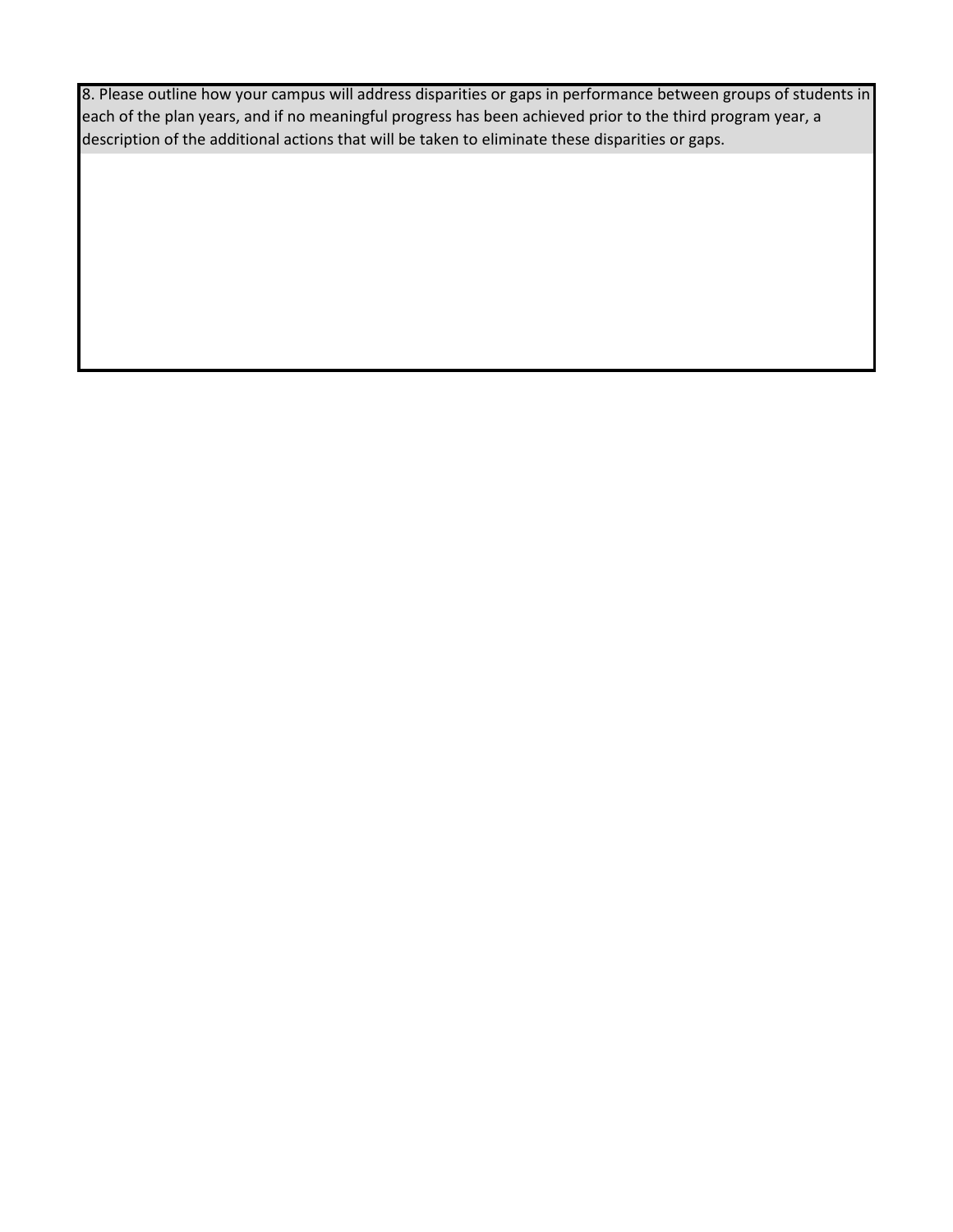| <b>Project/Program Purchase #1</b>     |                                         |                                      |  |  |
|----------------------------------------|-----------------------------------------|--------------------------------------|--|--|
| <b>Project Title:</b>                  |                                         |                                      |  |  |
| <b>Begin Quarter: (Please select):</b> |                                         | <b>End Quarter: (Please select):</b> |  |  |
|                                        | <b>Project/Program/Purchase Summary</b> |                                      |  |  |
|                                        |                                         |                                      |  |  |
|                                        |                                         |                                      |  |  |
|                                        |                                         |                                      |  |  |
|                                        |                                         |                                      |  |  |
|                                        |                                         |                                      |  |  |
|                                        |                                         |                                      |  |  |
| <b>Expected Measurable Outcome:</b>    |                                         |                                      |  |  |

**Please identify the results from your Comprehensive Local Needs Assessment that are addressed by this project, program or purchase:**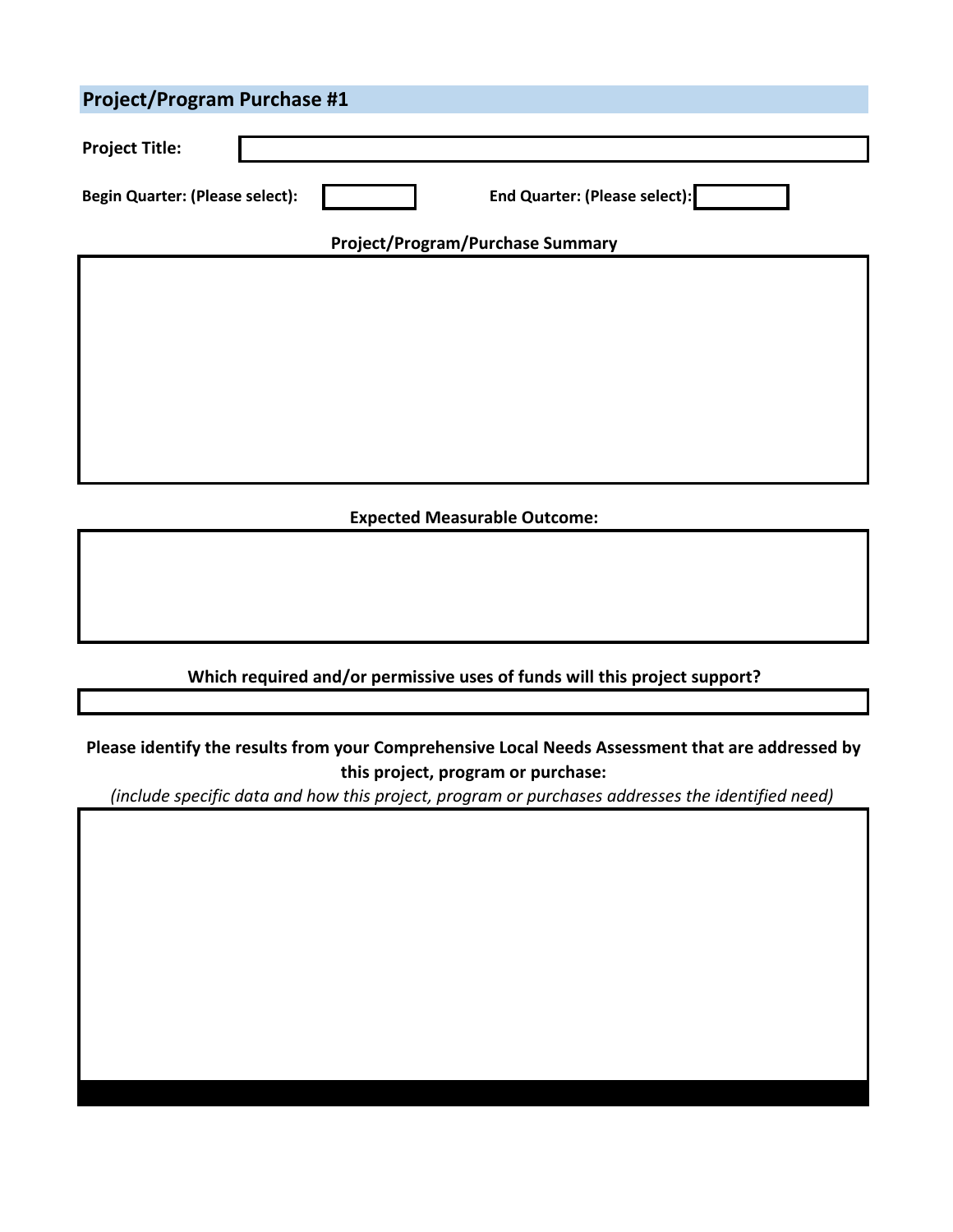| <b>Project/Program Purchase #2</b>     |                                         |                               |  |  |
|----------------------------------------|-----------------------------------------|-------------------------------|--|--|
| <b>Project Title:</b>                  |                                         |                               |  |  |
| <b>Begin Quarter: (Please select):</b> |                                         | End Quarter: (Please select): |  |  |
|                                        | <b>Project/Program/Purchase Summary</b> |                               |  |  |
|                                        |                                         |                               |  |  |
|                                        |                                         |                               |  |  |
|                                        |                                         |                               |  |  |
|                                        |                                         |                               |  |  |
|                                        |                                         |                               |  |  |
|                                        |                                         |                               |  |  |
| <b>Expected Measurable Outcome:</b>    |                                         |                               |  |  |

**Please identify the results from your Comprehensive Local Needs Assessment that are addressed by this project, program or purchase:**

**Which required and/or permissive uses of funds will this project support?**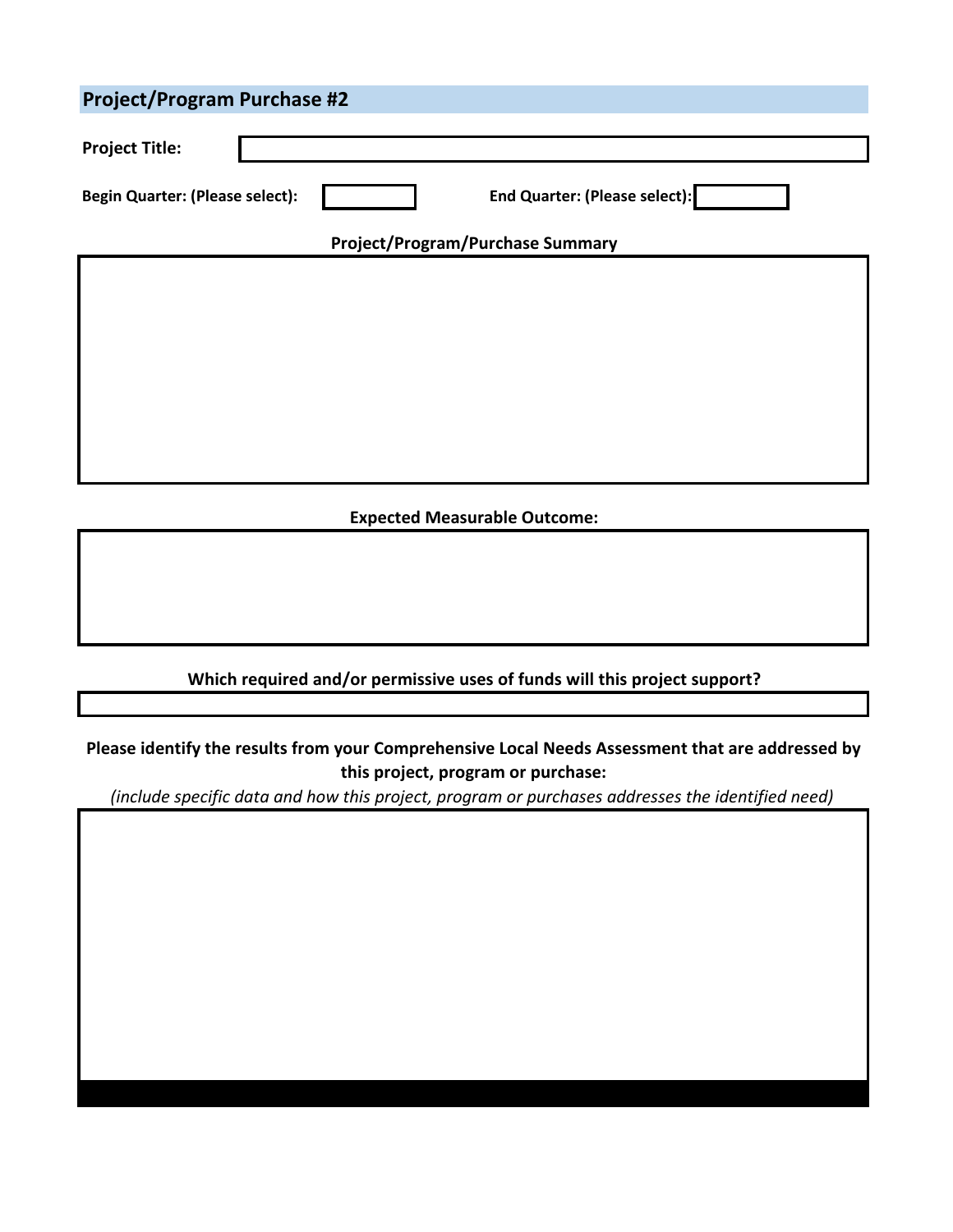| <b>Project/Program Purchase #3</b>     |  |                                         |  |  |
|----------------------------------------|--|-----------------------------------------|--|--|
| <b>Project Title:</b>                  |  |                                         |  |  |
| <b>Begin Quarter: (Please select):</b> |  | <b>End Quarter: (Please select):</b>    |  |  |
|                                        |  | <b>Project/Program/Purchase Summary</b> |  |  |
|                                        |  |                                         |  |  |
|                                        |  |                                         |  |  |
|                                        |  |                                         |  |  |
|                                        |  |                                         |  |  |
|                                        |  |                                         |  |  |
|                                        |  |                                         |  |  |
| <b>Expected Measurable Outcome:</b>    |  |                                         |  |  |

**Please identify the results from your Comprehensive Local Needs Assessment that are addressed by this project, program or purchase:**

**Which required and/or permissive uses of funds will this project support?**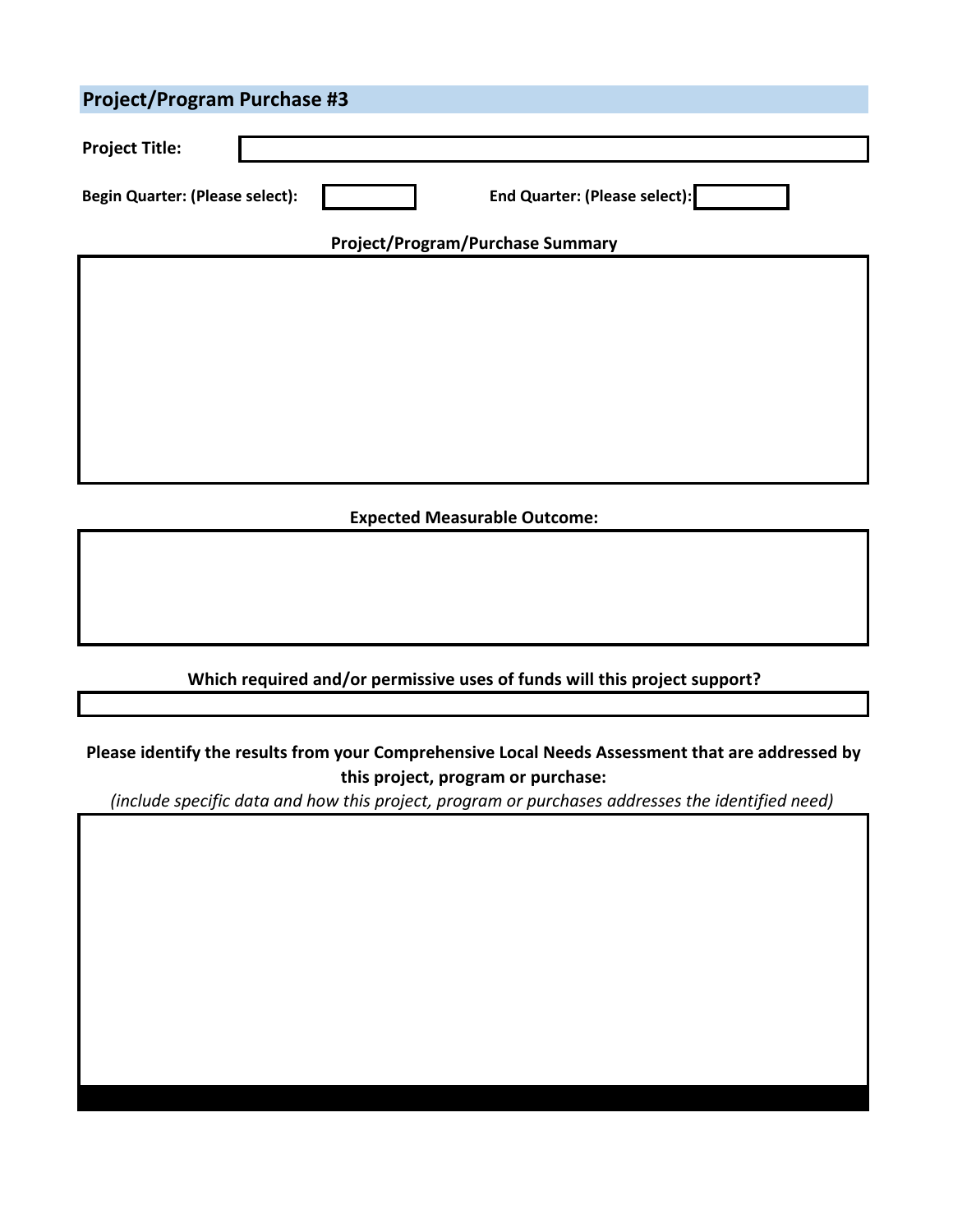| <b>Project/Program Purchase #4</b>     |  |                                         |  |  |
|----------------------------------------|--|-----------------------------------------|--|--|
| <b>Project Title:</b>                  |  |                                         |  |  |
| <b>Begin Quarter: (Please select):</b> |  | <b>End Quarter: (Please select):</b>    |  |  |
|                                        |  | <b>Project/Program/Purchase Summary</b> |  |  |
|                                        |  |                                         |  |  |
|                                        |  |                                         |  |  |
|                                        |  |                                         |  |  |
|                                        |  |                                         |  |  |
|                                        |  |                                         |  |  |
|                                        |  |                                         |  |  |
| <b>Expected Measurable Outcome:</b>    |  |                                         |  |  |

# **Please identify the results from your Comprehensive Local Needs Assessment that are addressed by**

**Which required and/or permissive uses of funds will this project support?**

**this project, program or purchase:**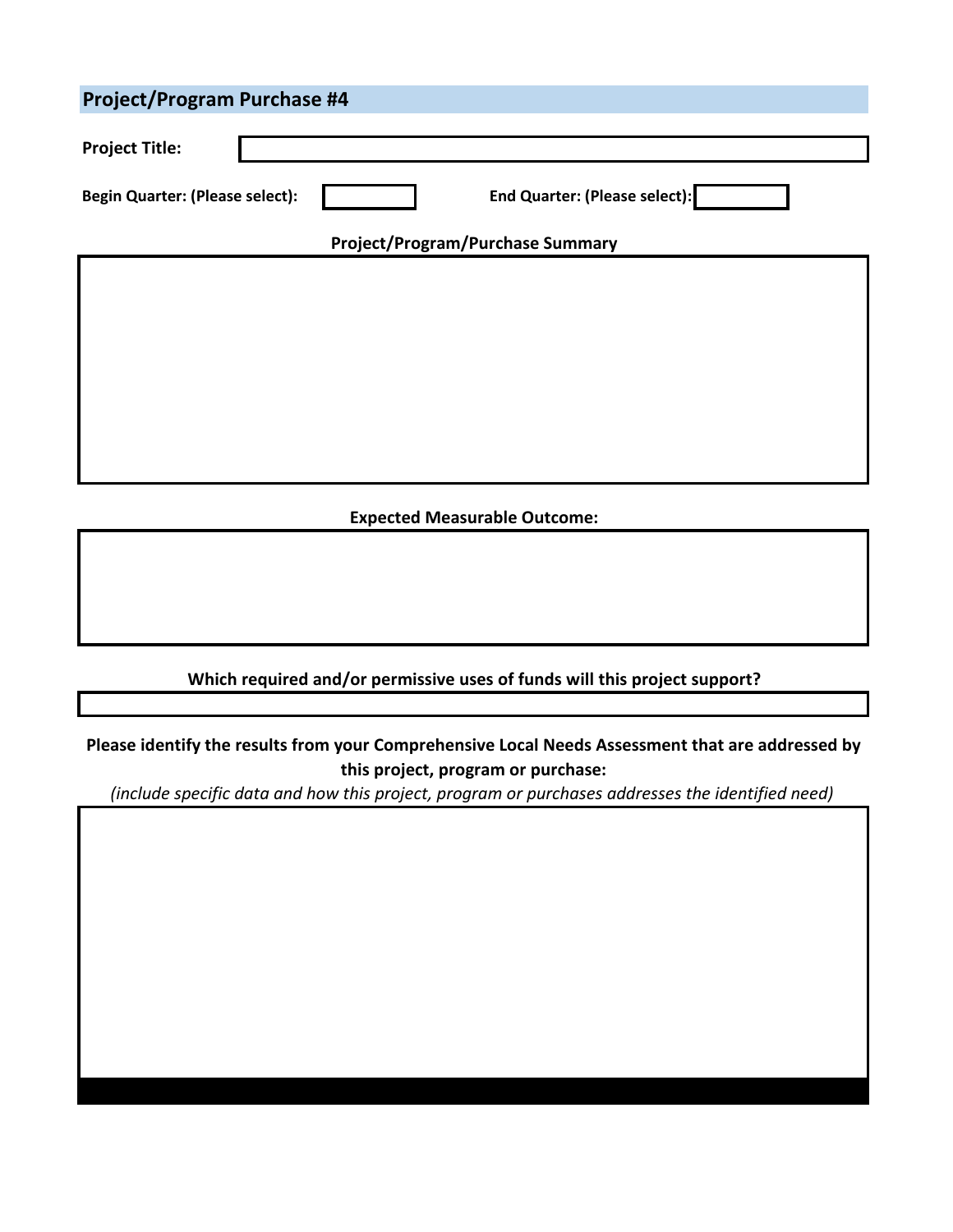| <b>Project/Program Purchase #5</b>     |  |                                         |  |  |
|----------------------------------------|--|-----------------------------------------|--|--|
| <b>Project Title:</b>                  |  |                                         |  |  |
| <b>Begin Quarter: (Please select):</b> |  | <b>End Quarter: (Please select):</b>    |  |  |
|                                        |  | <b>Project/Program/Purchase Summary</b> |  |  |
|                                        |  |                                         |  |  |
|                                        |  |                                         |  |  |
|                                        |  |                                         |  |  |
|                                        |  |                                         |  |  |
|                                        |  |                                         |  |  |
|                                        |  |                                         |  |  |
| <b>Expected Measurable Outcome:</b>    |  |                                         |  |  |

# **Please identify the results from your Comprehensive Local Needs Assessment that are addressed by**

**Which required and/or permissive uses of funds will this project support?**

**this project, program or purchase:**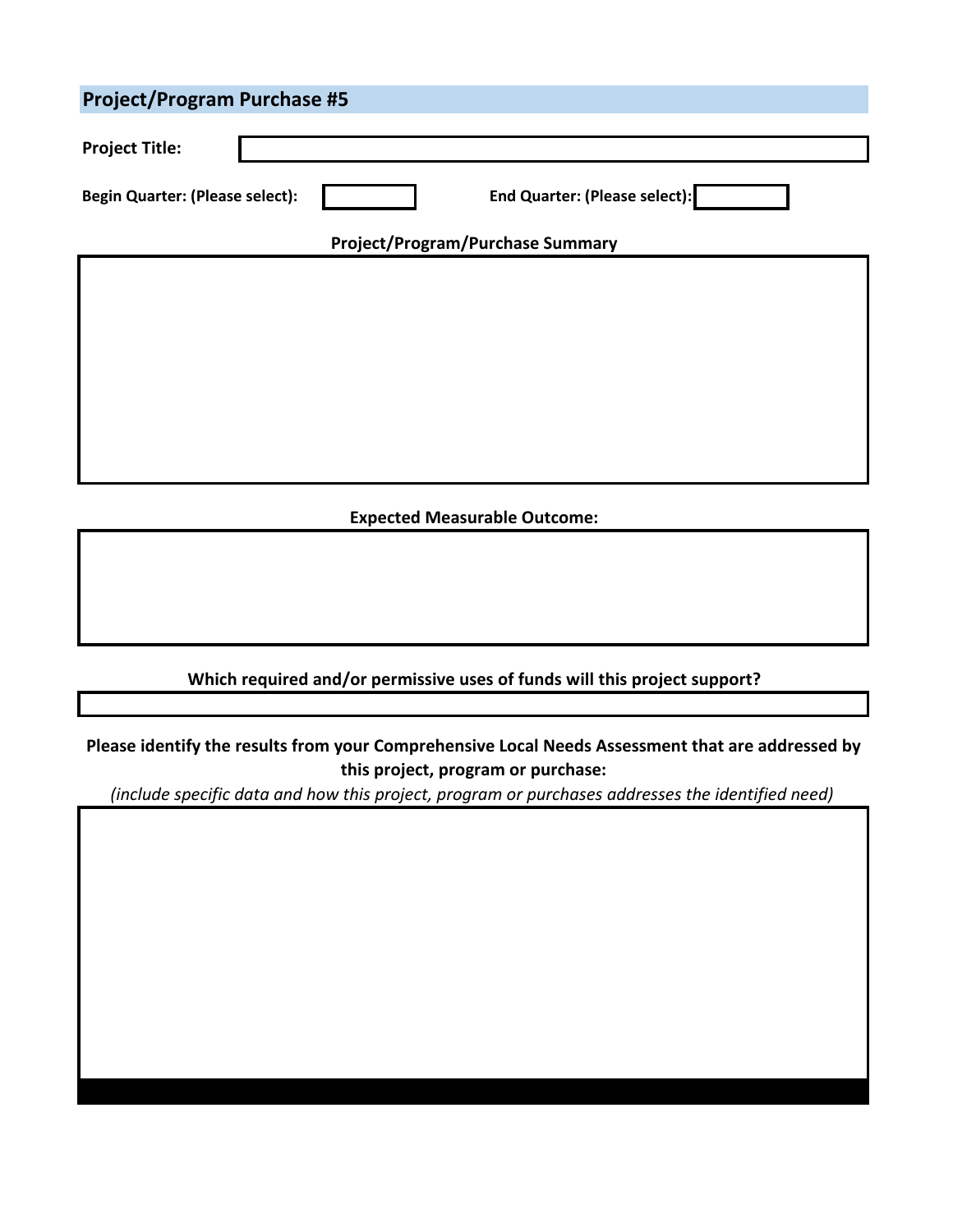| <b>Project/Program Purchase #6</b>     |                                         |                                      |  |  |
|----------------------------------------|-----------------------------------------|--------------------------------------|--|--|
| <b>Project Title:</b>                  |                                         |                                      |  |  |
| <b>Begin Quarter: (Please select):</b> |                                         | <b>End Quarter: (Please select):</b> |  |  |
|                                        | <b>Project/Program/Purchase Summary</b> |                                      |  |  |
|                                        |                                         |                                      |  |  |
|                                        |                                         |                                      |  |  |
|                                        |                                         |                                      |  |  |
|                                        |                                         |                                      |  |  |
|                                        |                                         |                                      |  |  |
|                                        |                                         |                                      |  |  |
| <b>Expected Measurable Outcome:</b>    |                                         |                                      |  |  |

**Please identify the results from your Comprehensive Local Needs Assessment that are addressed by this project, program or purchase:**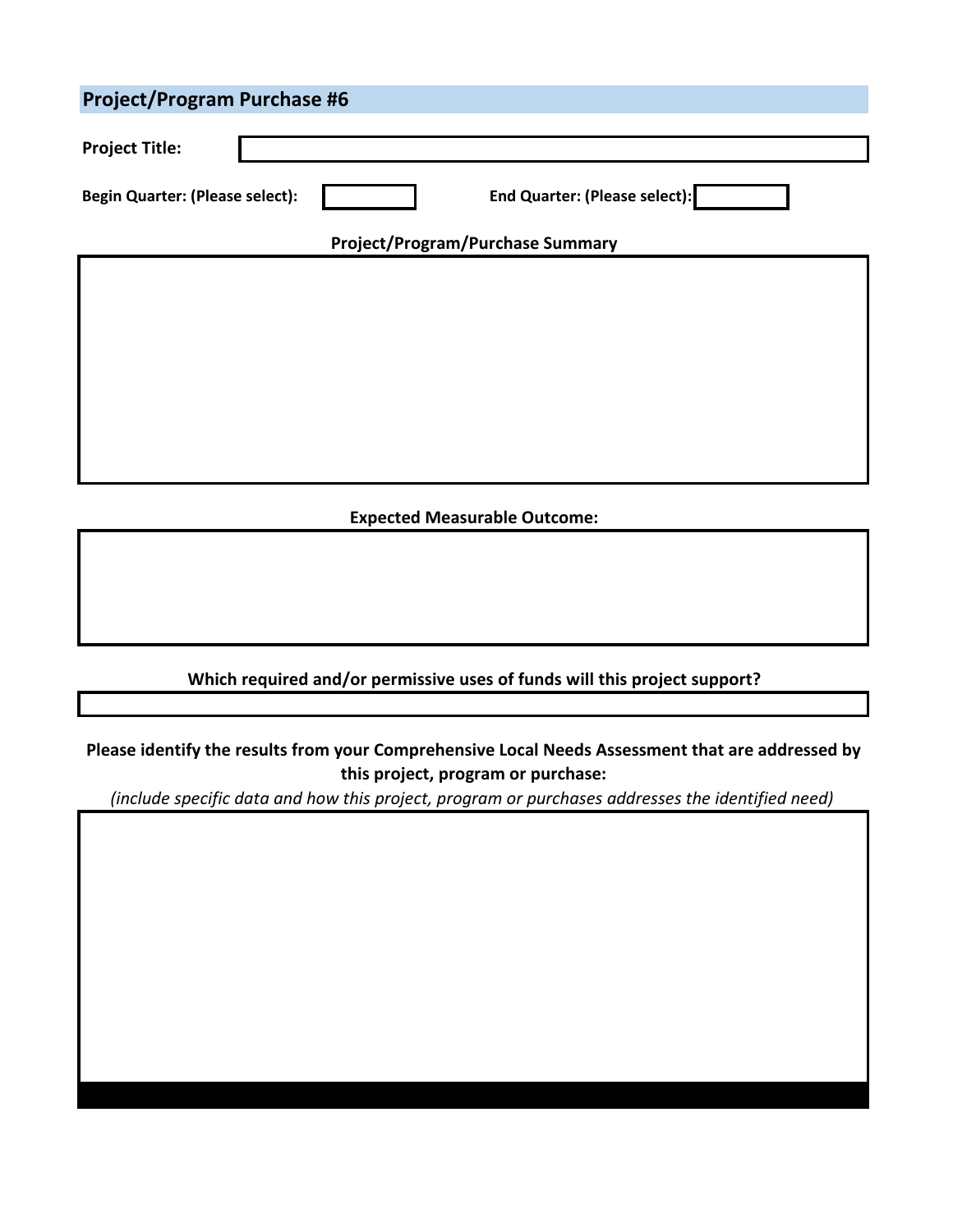| <b>Project/Program Purchase #7</b>     |                                         |                                      |  |  |
|----------------------------------------|-----------------------------------------|--------------------------------------|--|--|
| <b>Project Title:</b>                  |                                         |                                      |  |  |
| <b>Begin Quarter: (Please select):</b> |                                         | <b>End Quarter: (Please select):</b> |  |  |
|                                        | <b>Project/Program/Purchase Summary</b> |                                      |  |  |
|                                        |                                         |                                      |  |  |
|                                        |                                         |                                      |  |  |
|                                        |                                         |                                      |  |  |
|                                        |                                         |                                      |  |  |
|                                        |                                         |                                      |  |  |
|                                        |                                         |                                      |  |  |
| <b>Expected Measurable Outcome:</b>    |                                         |                                      |  |  |

**Please identify the results from your Comprehensive Local Needs Assessment that are addressed by this project, program or purchase:**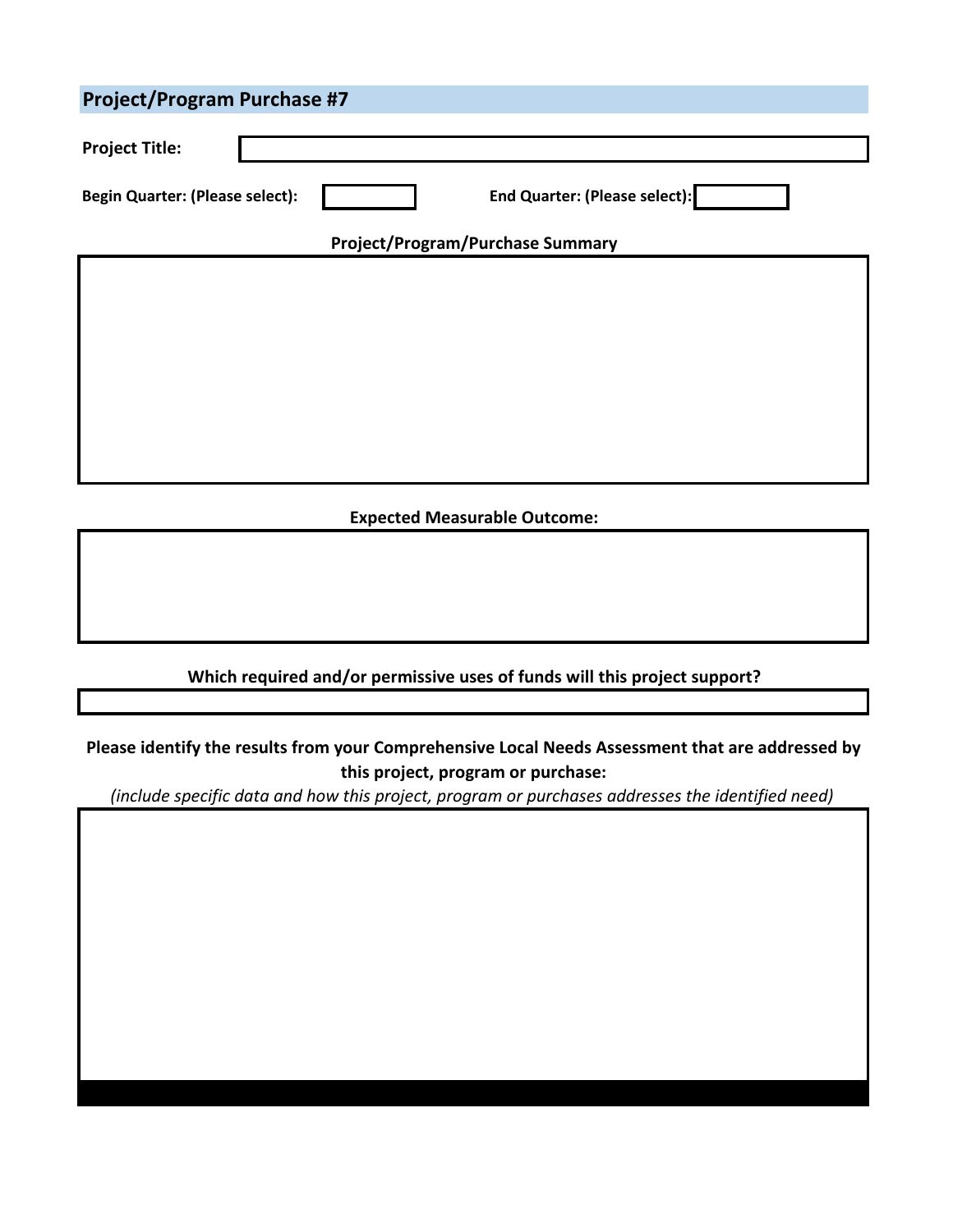| <b>Project/Program Purchase #8</b>                                      |  |  |  |  |  |
|-------------------------------------------------------------------------|--|--|--|--|--|
| <b>Project Title:</b>                                                   |  |  |  |  |  |
| End Quarter: (Please select):<br><b>Begin Quarter: (Please select):</b> |  |  |  |  |  |
| <b>Project/Program/Purchase Summary</b>                                 |  |  |  |  |  |
|                                                                         |  |  |  |  |  |
|                                                                         |  |  |  |  |  |
|                                                                         |  |  |  |  |  |
|                                                                         |  |  |  |  |  |
|                                                                         |  |  |  |  |  |
|                                                                         |  |  |  |  |  |
|                                                                         |  |  |  |  |  |
| Equipodd Macedonaldo Artico                                             |  |  |  |  |  |

# **Expected Measurable Outcome:**

#### **Which required and/or permissive uses of funds will this project support?**

**Please identify the results from your Comprehensive Local Needs Assessment that are addressed by this project, program or purchase:**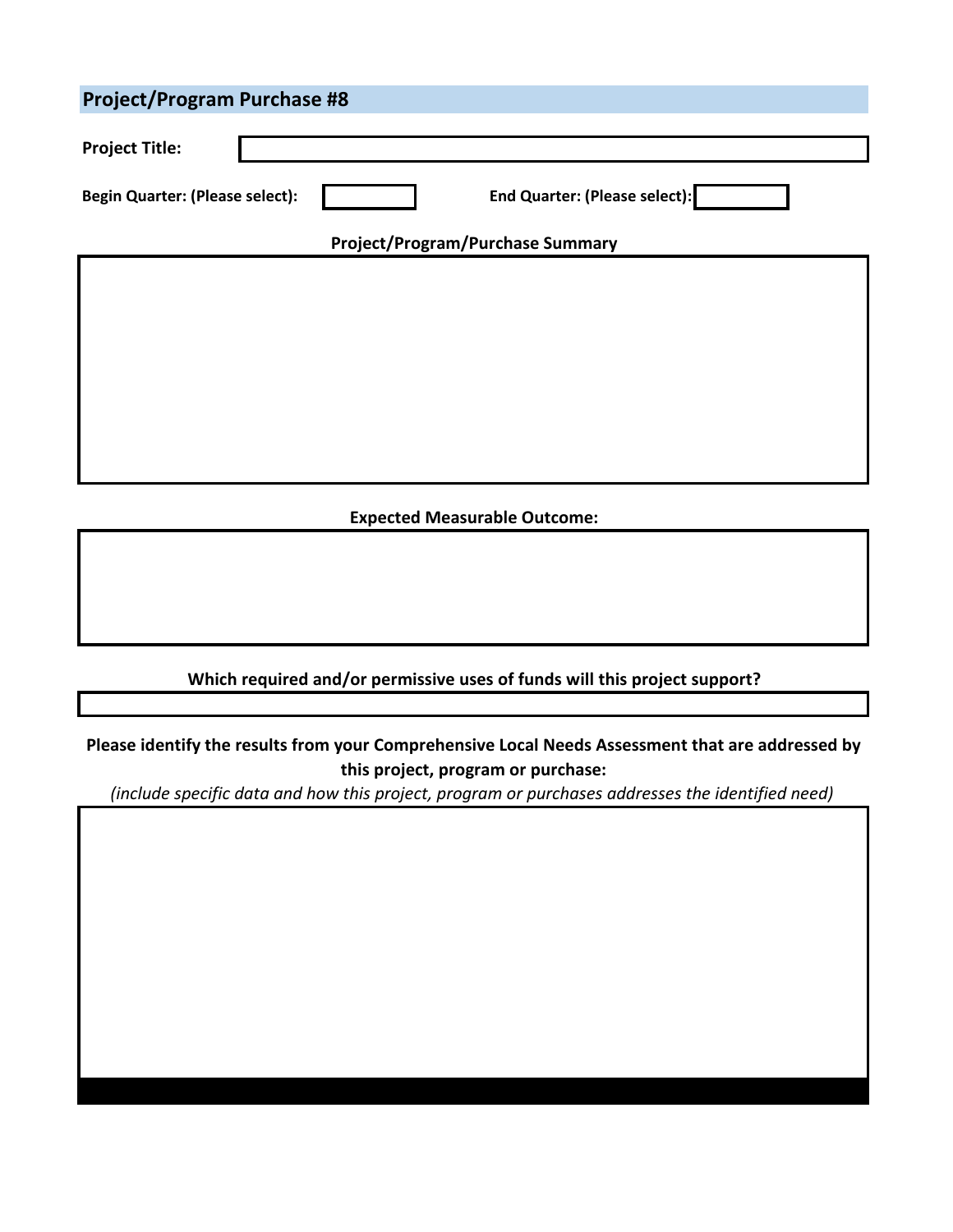| <b>Project/Program Purchase #9</b>     |                                         |                                      |  |  |
|----------------------------------------|-----------------------------------------|--------------------------------------|--|--|
| <b>Project Title:</b>                  |                                         |                                      |  |  |
| <b>Begin Quarter: (Please select):</b> |                                         | <b>End Quarter: (Please select):</b> |  |  |
|                                        | <b>Project/Program/Purchase Summary</b> |                                      |  |  |
|                                        |                                         |                                      |  |  |
|                                        |                                         |                                      |  |  |
|                                        |                                         |                                      |  |  |
|                                        |                                         |                                      |  |  |
|                                        |                                         |                                      |  |  |
|                                        |                                         |                                      |  |  |
| <b>Expected Measurable Outcome:</b>    |                                         |                                      |  |  |

**Please identify the results from your Comprehensive Local Needs Assessment that are addressed by this project, program or purchase:**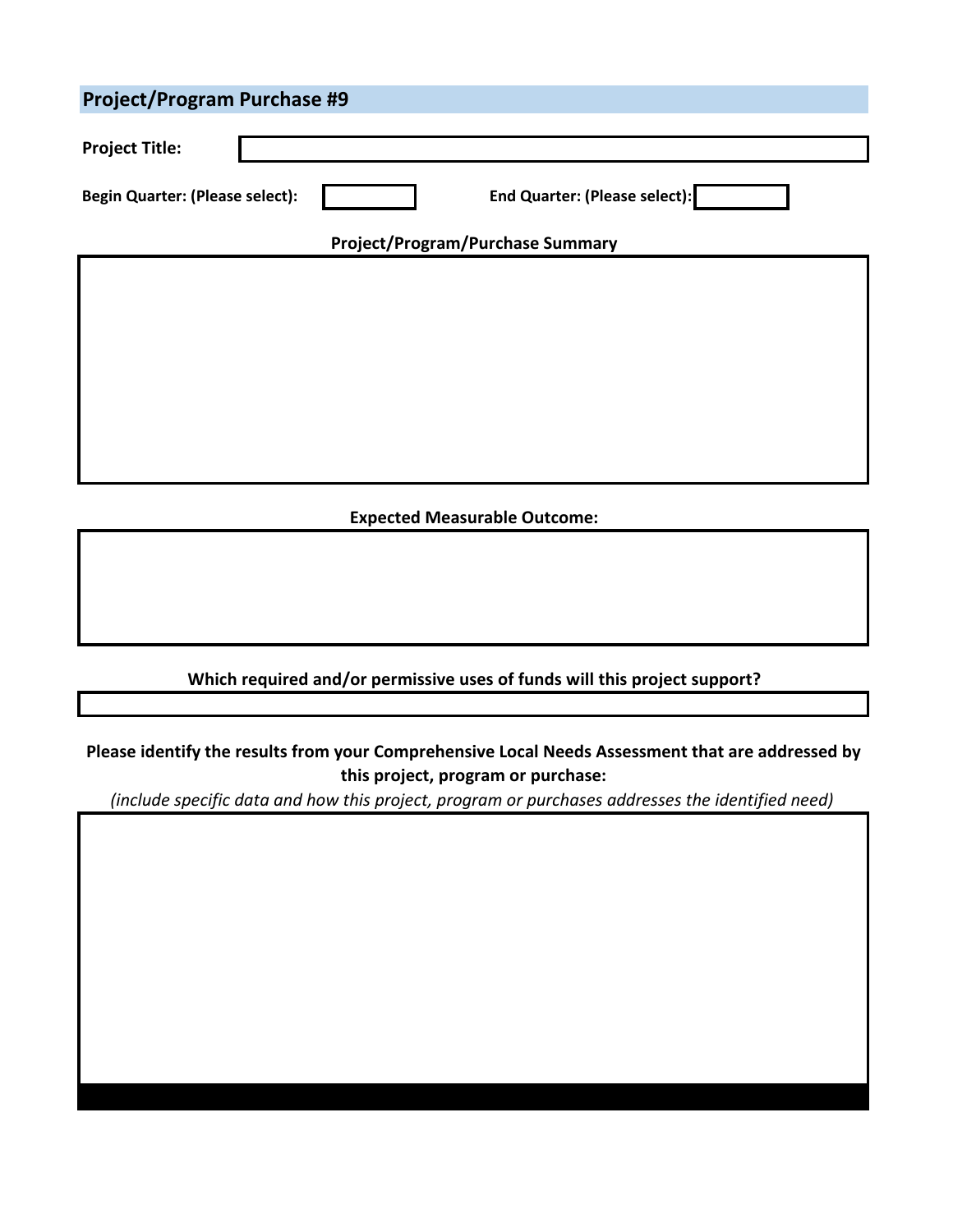| <b>Project/Program Purchase #10</b>                                            |  |  |  |  |
|--------------------------------------------------------------------------------|--|--|--|--|
| <b>Project Title:</b>                                                          |  |  |  |  |
| <b>End Quarter: (Please select):</b><br><b>Begin Quarter: (Please select):</b> |  |  |  |  |
| <b>Project/Program/Purchase Summary</b>                                        |  |  |  |  |
|                                                                                |  |  |  |  |
|                                                                                |  |  |  |  |
|                                                                                |  |  |  |  |
|                                                                                |  |  |  |  |
|                                                                                |  |  |  |  |
|                                                                                |  |  |  |  |
| <b>Expected Measurable Outcome:</b>                                            |  |  |  |  |

**Please identify the results from your Comprehensive Local Needs Assessment that are addressed by this project, program or purchase:**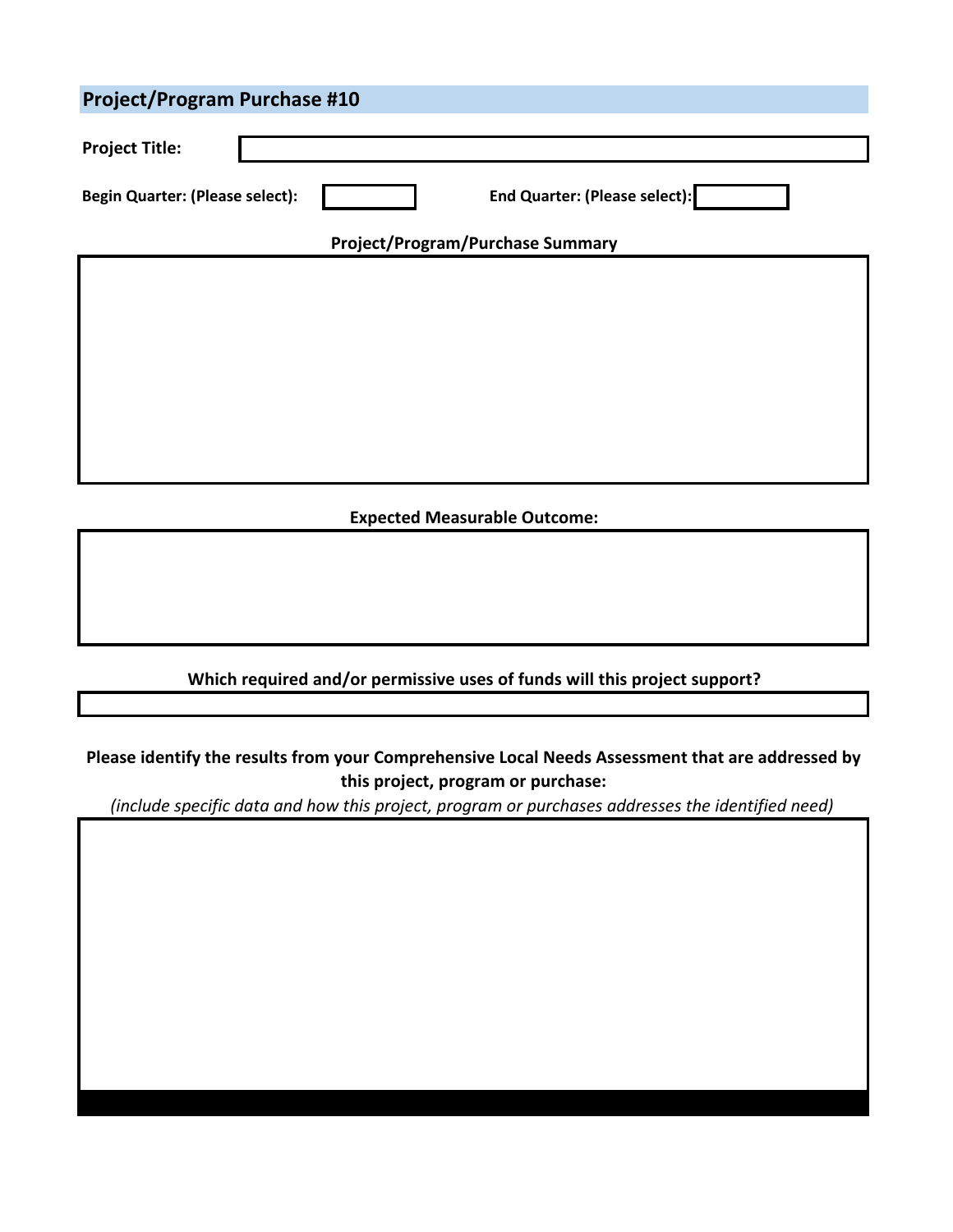| <b>Grant Allocation:</b>                                                                                                                                                                    |
|---------------------------------------------------------------------------------------------------------------------------------------------------------------------------------------------|
|                                                                                                                                                                                             |
| <b>Administrative Costs:</b>                                                                                                                                                                |
| Federal Guidelines state that no more than 5% of project funds can go to administration and indirect costs.                                                                                 |
| The maximum allowed for the institution is:<br>Please indicate if your campus will be using 5% for administrative/indirect costs:<br>(This amount will be taken out of your current budget) |
| Describe proposed administrative costs here, including the person performing the tasks and what they will be doing:                                                                         |
|                                                                                                                                                                                             |

# **Personal Services:**

| <b>Salary and Hourly Wages:</b> |                  |                       |                      |                               | <b>Approved Funding</b> |
|---------------------------------|------------------|-----------------------|----------------------|-------------------------------|-------------------------|
| Project #:                      | Begin<br>Quarter | End<br><b>Quarter</b> | Expenditure<br>Code: | Line Item Detail Description: | Amount:                 |
|                                 |                  |                       |                      |                               |                         |
|                                 |                  |                       |                      |                               |                         |
|                                 |                  |                       |                      |                               |                         |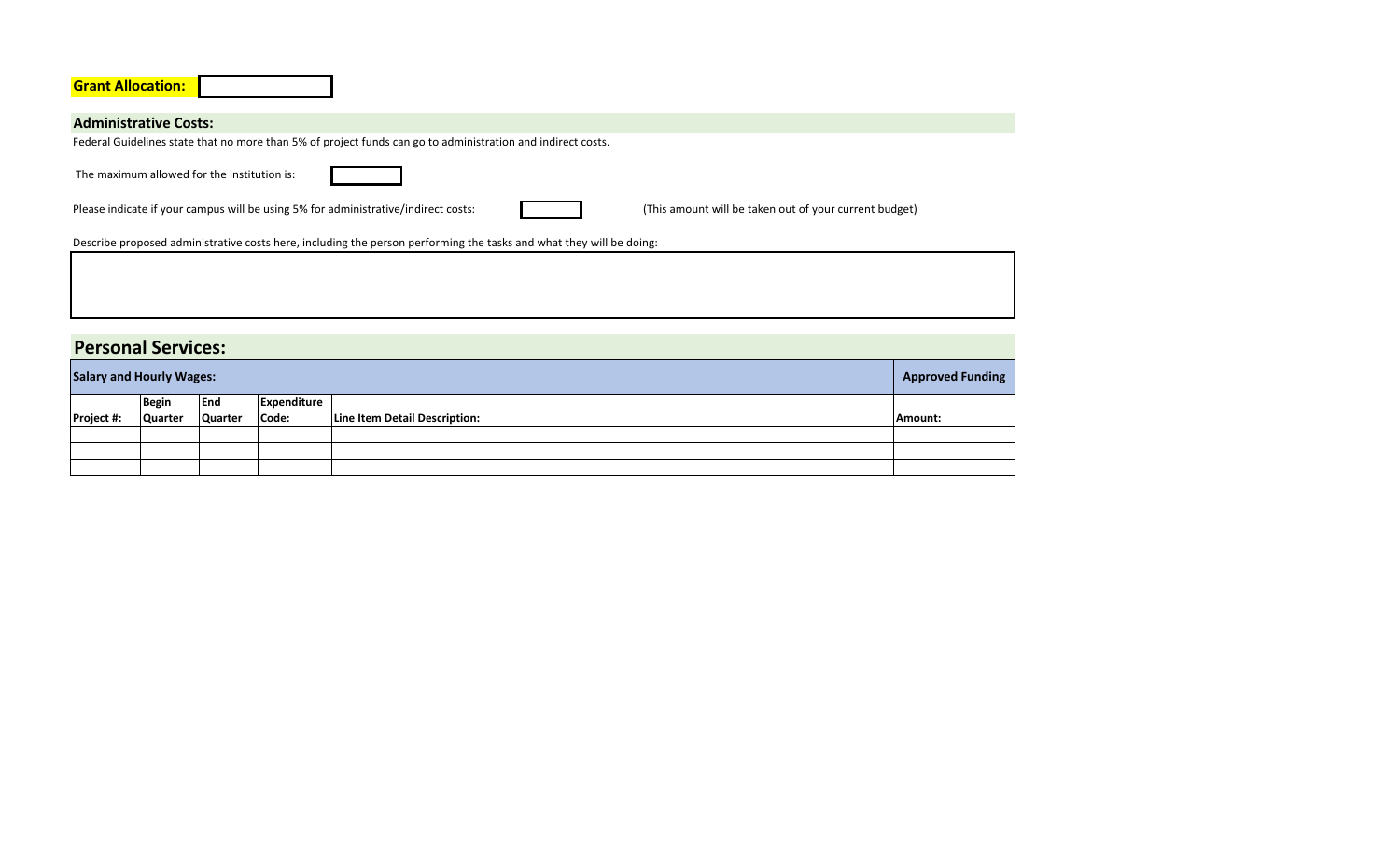|  |  | <b>Total Salary and Hourly Wages:</b> | \$0.00 |
|--|--|---------------------------------------|--------|

| <b>Employee Benefits (FICA, Retirement, WC, SUE) &amp; Health Insurance (Annual Premium times % of FTE)</b> |         |                |             |                               |         |  |
|-------------------------------------------------------------------------------------------------------------|---------|----------------|-------------|-------------------------------|---------|--|
|                                                                                                             | Begin   | lEnd           | Expenditure |                               |         |  |
| Project #:                                                                                                  | Quarter | <b>Quarter</b> | Code:       | Line Item Detail Description: | Amount: |  |
|                                                                                                             |         |                | Employee    |                               |         |  |
|                                                                                                             |         |                | Benefits    |                               |         |  |
|                                                                                                             |         |                | Employee    |                               |         |  |
|                                                                                                             |         |                | Benefits    |                               |         |  |
|                                                                                                             |         |                | Employee    |                               |         |  |
|                                                                                                             |         |                | Benefits    |                               |         |  |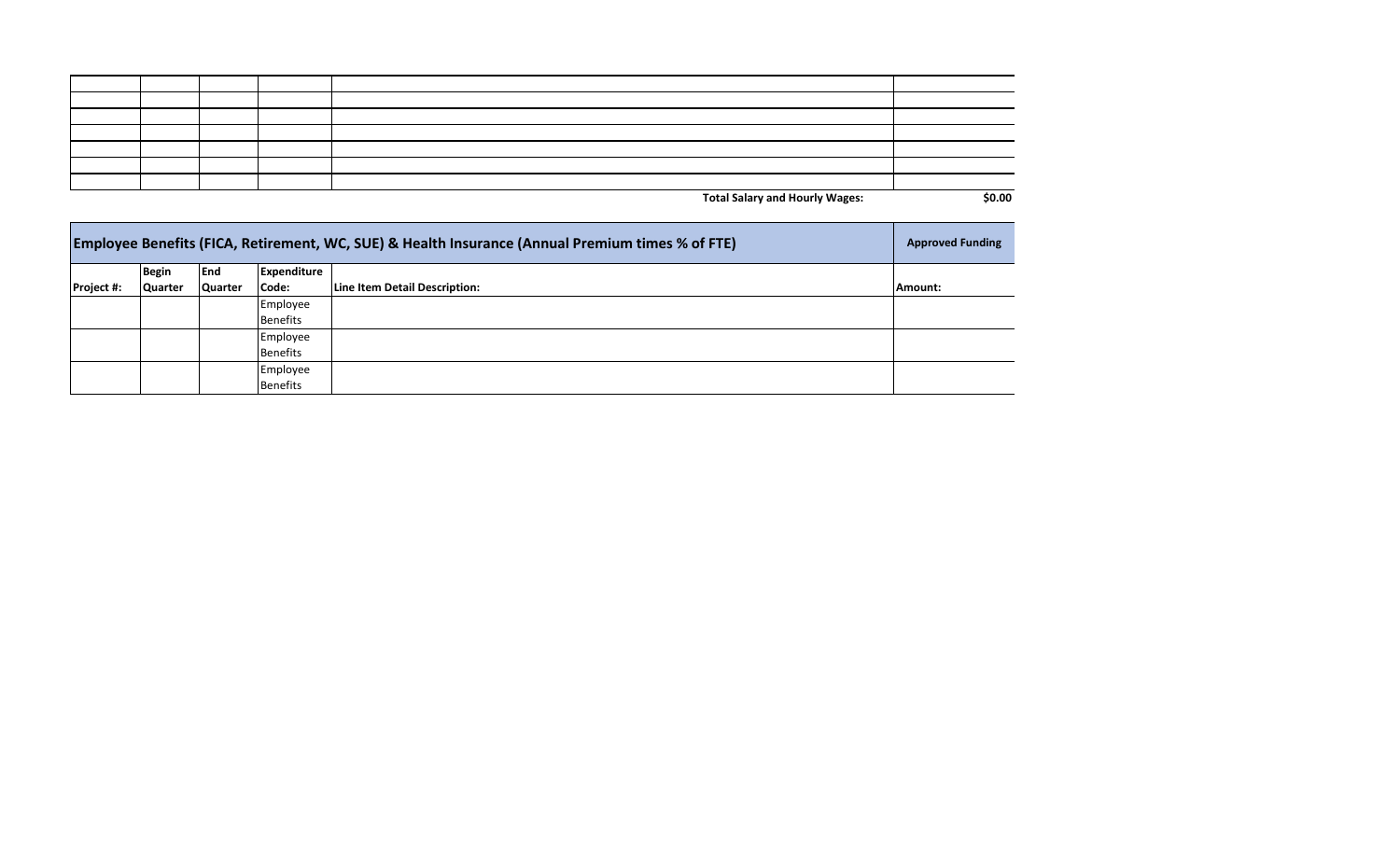|          | <b>Total Employee Benefits:</b> | \$0.00 |
|----------|---------------------------------|--------|
| Benefits |                                 |        |
| Employee |                                 |        |
| Benefits |                                 |        |
| Employee |                                 |        |
| Benefits |                                 |        |
| Employee |                                 |        |
| Benefits |                                 |        |
| Employee |                                 |        |
| Benefits |                                 |        |
| Employee |                                 |        |
| Benefits |                                 |        |
| Employee |                                 |        |
| Benefits |                                 |        |
| Employee |                                 |        |

**\$0.00**

**Total Personnel Services:**

|                                                       | <b>Operating Expenditures:</b> |         |                    |                               |         |  |  |  |
|-------------------------------------------------------|--------------------------------|---------|--------------------|-------------------------------|---------|--|--|--|
| <b>Other Services: (Contracted Services/Printing)</b> |                                |         |                    |                               |         |  |  |  |
|                                                       | <b>Begin</b>                   | End     | <b>Expenditure</b> |                               |         |  |  |  |
| Project #:                                            | Quarter                        | Quarter | Code:              | Line Item Detail Description: | Amount: |  |  |  |
|                                                       |                                |         |                    |                               |         |  |  |  |
|                                                       |                                |         |                    |                               |         |  |  |  |
|                                                       |                                |         |                    |                               |         |  |  |  |
|                                                       |                                |         |                    |                               |         |  |  |  |
|                                                       |                                |         |                    |                               |         |  |  |  |
|                                                       |                                |         |                    |                               |         |  |  |  |
|                                                       |                                |         |                    |                               |         |  |  |  |
|                                                       |                                |         |                    |                               |         |  |  |  |
|                                                       |                                |         |                    | <b>Total Other Services:</b>  | \$0.00  |  |  |  |

| Supplies and Materials (Books and Reference Material/Office Supplies/CTE Classroom Supplies/Software/Minor Equipment) |         |                |             |                               |         |
|-----------------------------------------------------------------------------------------------------------------------|---------|----------------|-------------|-------------------------------|---------|
|                                                                                                                       | Begin   | lEnd           | Expenditure |                               |         |
| Project #:                                                                                                            | Quarter | <b>Quarter</b> | Code:       | Line Item Detail Description: | Amount: |
|                                                                                                                       |         |                |             |                               |         |
|                                                                                                                       |         |                |             |                               |         |
|                                                                                                                       |         |                |             |                               |         |
|                                                                                                                       |         |                |             |                               |         |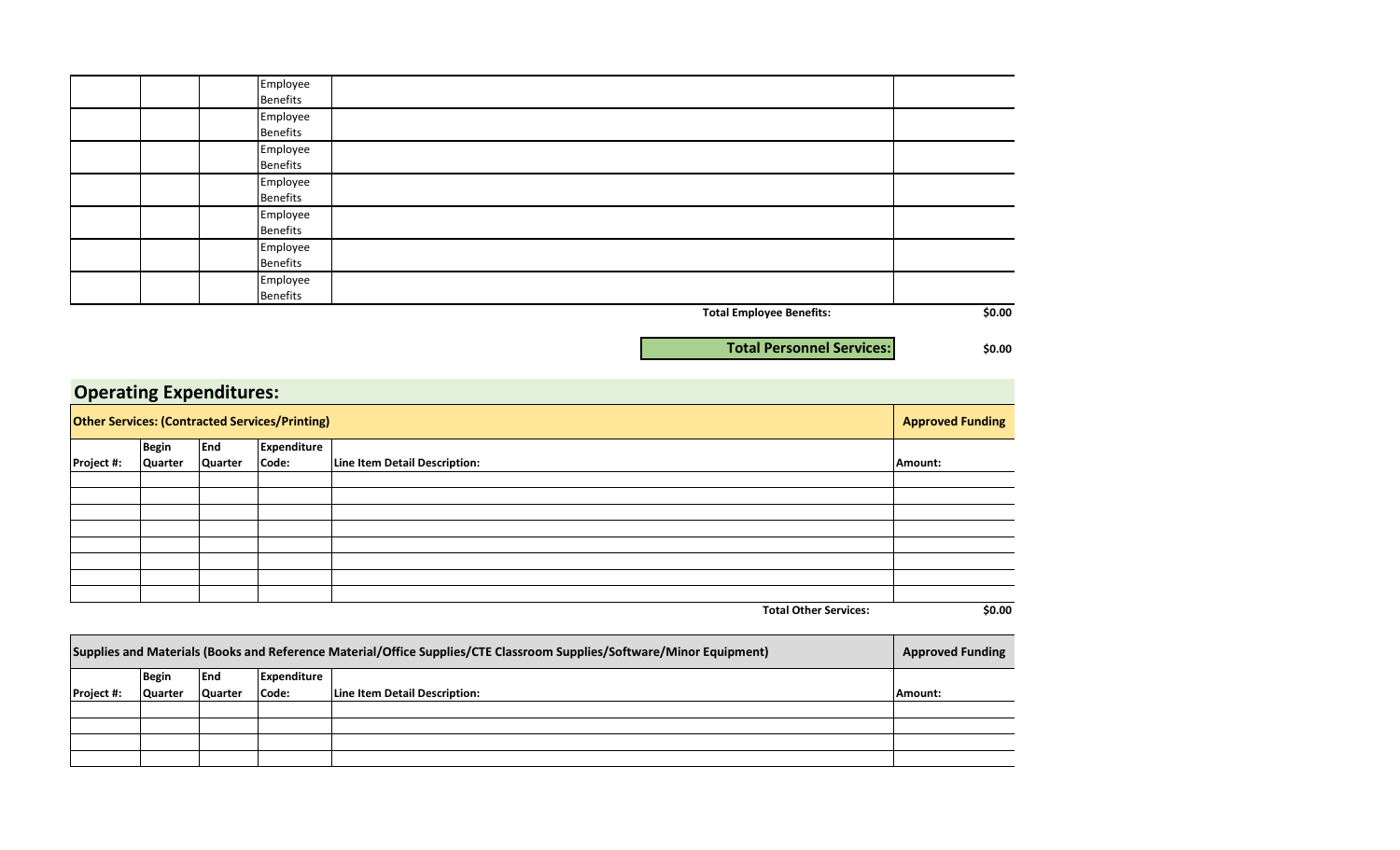| An an |  |  |
|-------|--|--|

**Total Supplies and Materials: All 2008 \$0.00** 

| Communications: (Telephone/Postage and Mailing)<br><b>Approved Funding</b> |                |                |                    |                               |         |
|----------------------------------------------------------------------------|----------------|----------------|--------------------|-------------------------------|---------|
|                                                                            | <b>Begin</b>   | End            | <b>Expenditure</b> |                               |         |
| <b>Project #:</b>                                                          | <b>Quarter</b> | <b>Quarter</b> | Code:              | Line Item Detail Description: | Amount: |
|                                                                            |                |                |                    |                               |         |
|                                                                            |                |                |                    |                               |         |
|                                                                            |                |                |                    |                               |         |
|                                                                            |                |                |                    |                               |         |
|                                                                            |                |                |                    |                               |         |
|                                                                            |                |                |                    |                               |         |
|                                                                            |                |                |                    |                               |         |
|                                                                            |                |                |                    | <b>Total Communications:</b>  | \$0.00  |

| <b>Travel:</b> |                | All travel will follow the state of Montana rates and policies |             |                               |         |  |
|----------------|----------------|----------------------------------------------------------------|-------------|-------------------------------|---------|--|
|                | <b>Begin</b>   | <b>End</b>                                                     | Expenditure |                               |         |  |
| Project #:     | <b>Quarter</b> | Quarter                                                        | Code:       | Line Item Detail Description: | Amount: |  |
|                |                |                                                                | Travel      |                               |         |  |
|                |                |                                                                | Travel      |                               |         |  |
|                |                |                                                                | Travel      |                               |         |  |
|                |                |                                                                | Travel      |                               |         |  |
|                |                |                                                                | Travel      |                               |         |  |
|                |                |                                                                | Travel      |                               |         |  |
|                |                |                                                                | Travel      |                               |         |  |
|                |                |                                                                | Travel      |                               |         |  |
|                |                |                                                                | Travel      |                               |         |  |
|                |                |                                                                | Travel      |                               |         |  |
|                |                |                                                                |             | <b>Total Travel:</b>          | \$0.00  |  |

| Other Expenditures (Dues & Subscriptions/Conference & Training Registration/Meeting Rooms):<br><b>Approved Funding</b> |                |                |             |                               |         |
|------------------------------------------------------------------------------------------------------------------------|----------------|----------------|-------------|-------------------------------|---------|
|                                                                                                                        | <b>Begin</b>   | <b>IEnd</b>    | Expenditure |                               |         |
| <b>Project #:</b>                                                                                                      | <b>Quarter</b> | <b>Quarter</b> | Code:       | Line Item Detail Description: | Amount: |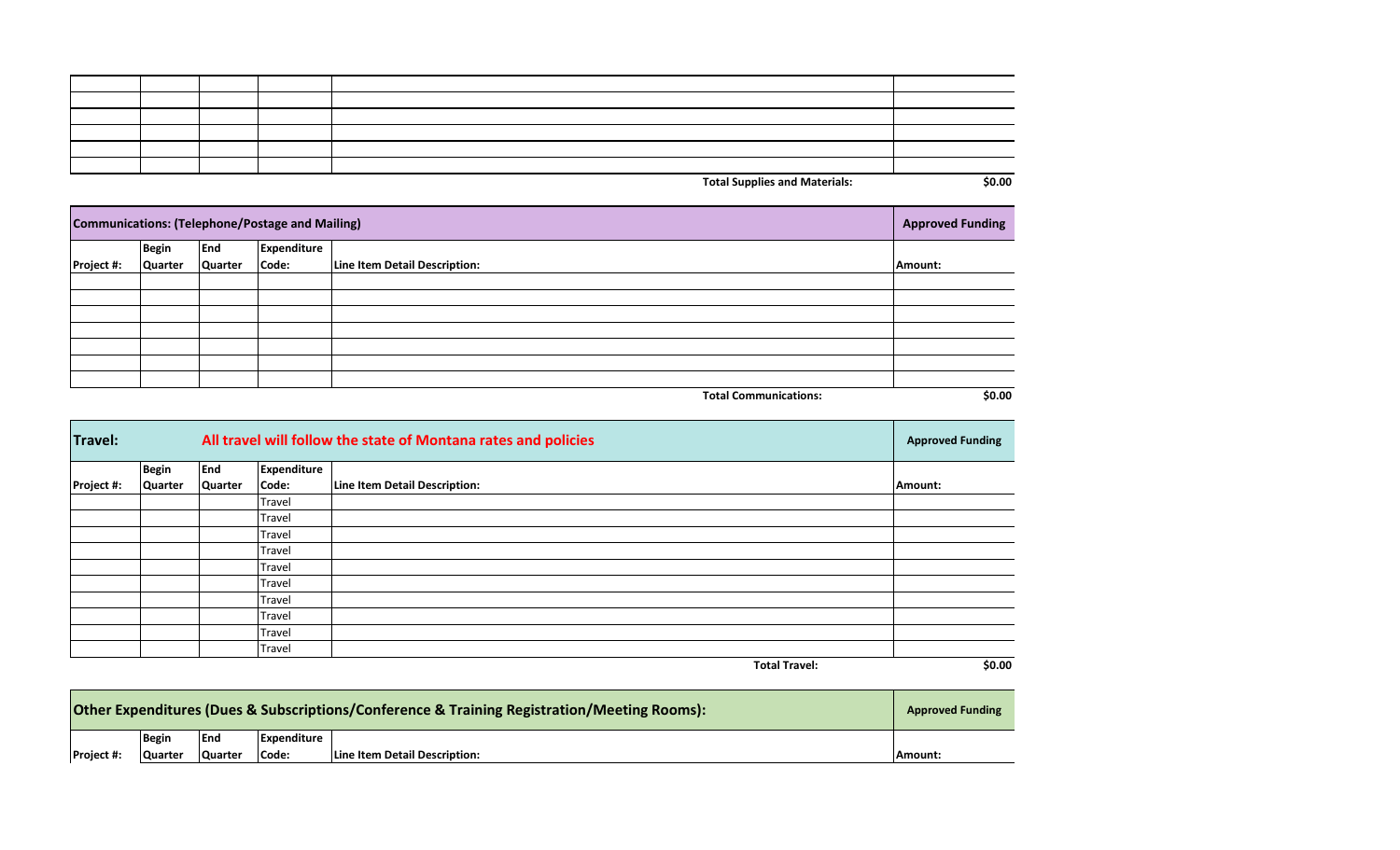| \$0.00 | <b>Total Other Expenditures:</b>                                     |  |  |
|--------|----------------------------------------------------------------------|--|--|
|        |                                                                      |  |  |
| \$0.00 | <b>Total Operating Costs:</b>                                        |  |  |
|        |                                                                      |  |  |
|        | <b>Total Direct Costs (Personnel Services plus Operating Costs):</b> |  |  |
| \$0.00 |                                                                      |  |  |

| <b>Major Equipment:</b> |              |            |                    |                               |         |
|-------------------------|--------------|------------|--------------------|-------------------------------|---------|
|                         | <b>Begin</b> | <b>End</b> | <b>Expenditure</b> |                               |         |
| Project #:              | Quarter      | Quarter    | Code:              | Line Item Detail Description: | Amount: |
|                         |              |            | Major              |                               |         |
|                         |              |            | Equipment          |                               |         |
|                         |              |            | Major              |                               |         |
|                         |              |            | Equipment          |                               |         |
|                         |              |            | Major              |                               |         |
|                         |              |            | Equipment          |                               |         |
|                         |              |            | Major              |                               |         |
|                         |              |            | Equipment          |                               |         |
|                         |              |            | Major              |                               |         |
|                         |              |            | Equipment          |                               |         |
|                         |              |            | Major              |                               |         |
|                         |              |            | Equipment          |                               |         |
|                         |              |            | Major              |                               |         |
|                         |              |            | Equipment          |                               |         |
|                         |              |            | Major              |                               |         |
|                         |              |            | Equipment          |                               |         |
|                         |              |            | Major              |                               |         |
|                         |              |            | Equipment          |                               |         |
|                         |              |            | Major              |                               |         |
|                         |              |            | Equipment          |                               |         |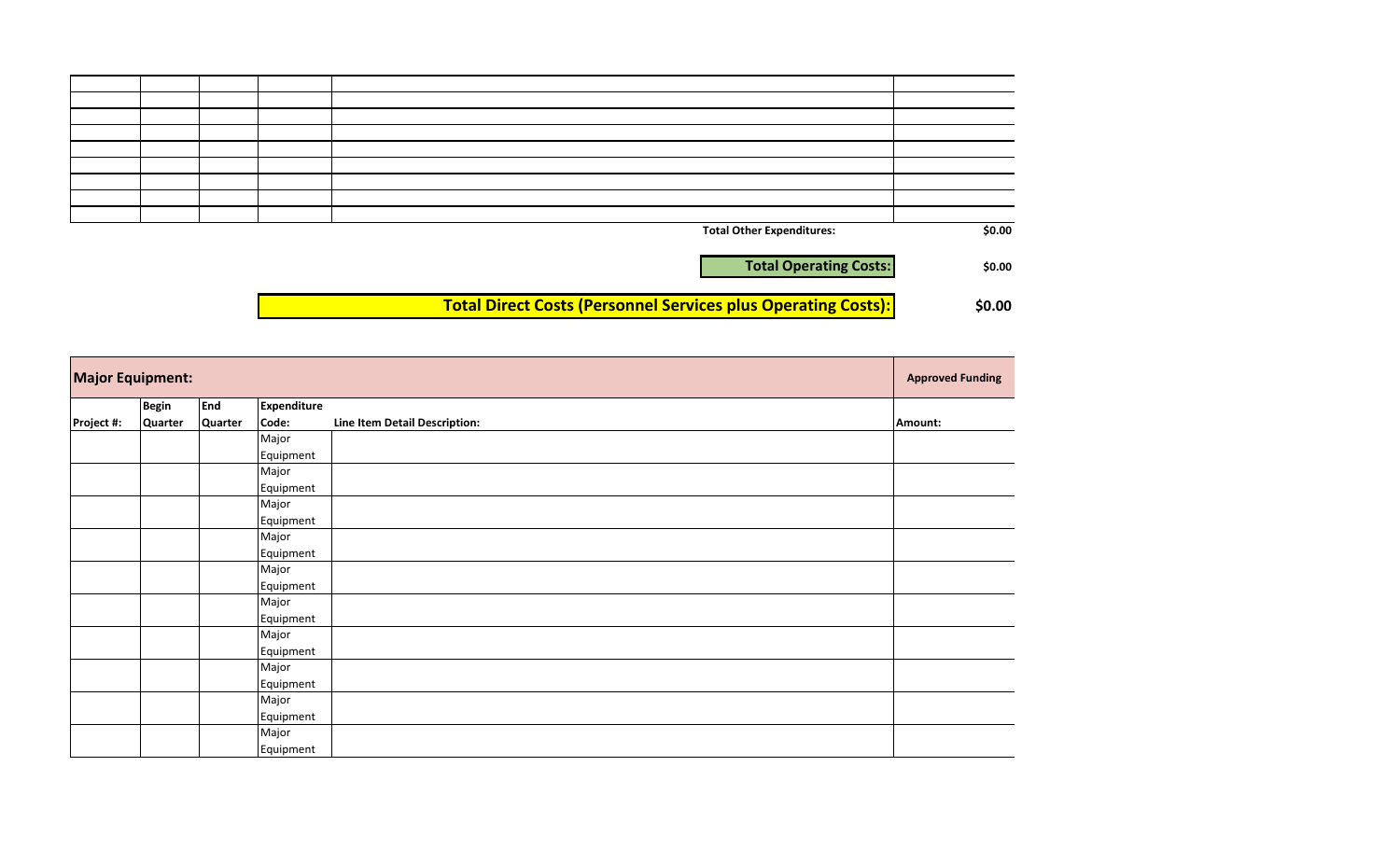| Major                                                                      |        |
|----------------------------------------------------------------------------|--------|
| Equipment                                                                  |        |
| <b>Total Major Equipment:</b>                                              | \$0.00 |
| <b>Total Direct Costs:</b>                                                 | \$0.00 |
| <b>Total Indirect Costs: Cannot exceed the 5% cap</b>                      | \$0.00 |
| <b>Total Grant Award (Direct Costs+ Major Equipment + Indirect Costs):</b> | \$0.00 |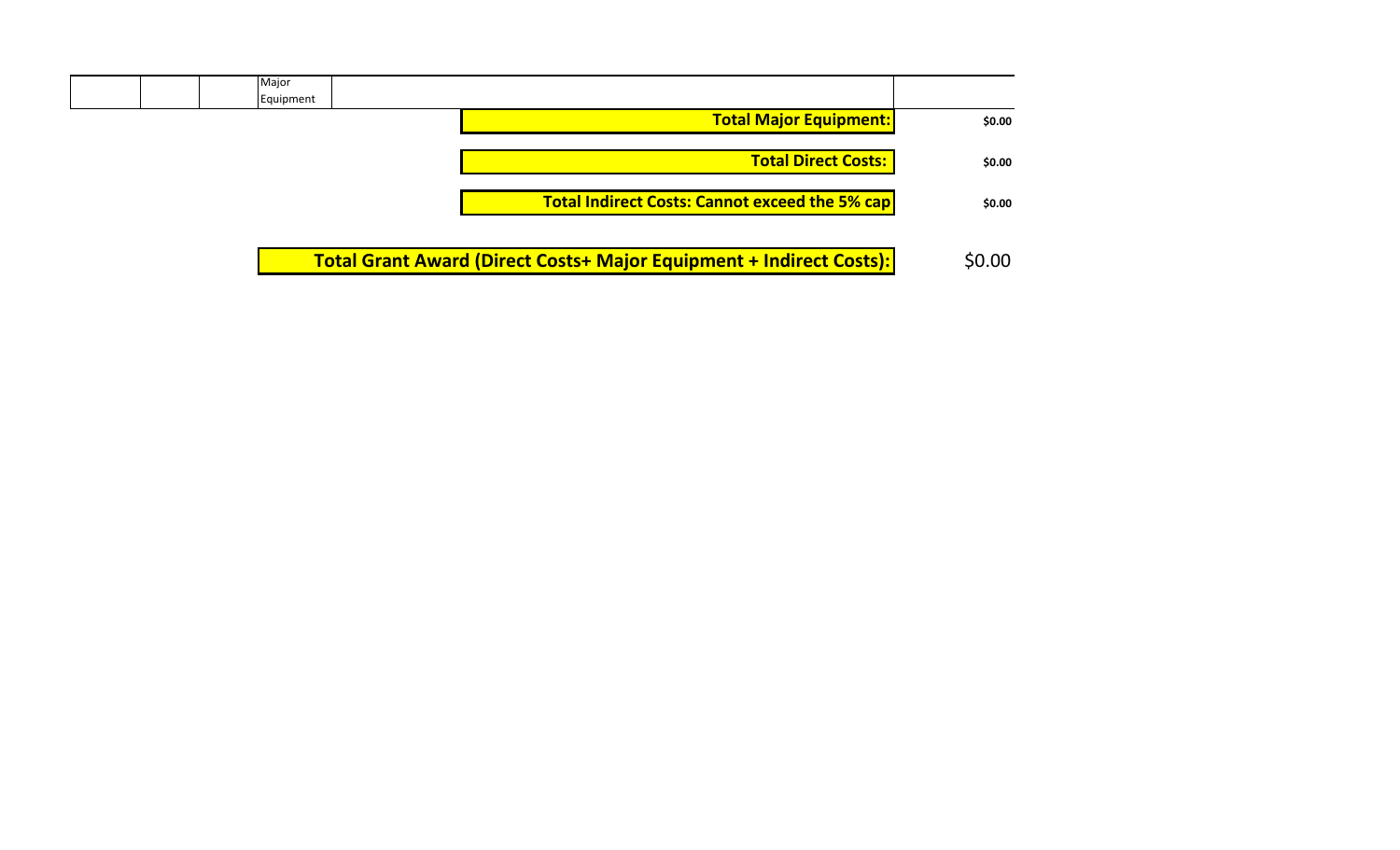| <b>Amendment #1</b> | <b>Comments/Description of Changes:</b> | <b>Amendment #2</b> | <b>Comments/Description of Changes:</b> | <b>Amendment #3</b> | <b>Comments/Description of Changes:</b> |  |
|---------------------|-----------------------------------------|---------------------|-----------------------------------------|---------------------|-----------------------------------------|--|
| Amount:             |                                         | Amount:             |                                         | Amount:             |                                         |  |
|                     |                                         |                     |                                         |                     |                                         |  |
|                     |                                         |                     |                                         |                     |                                         |  |
|                     |                                         |                     |                                         |                     |                                         |  |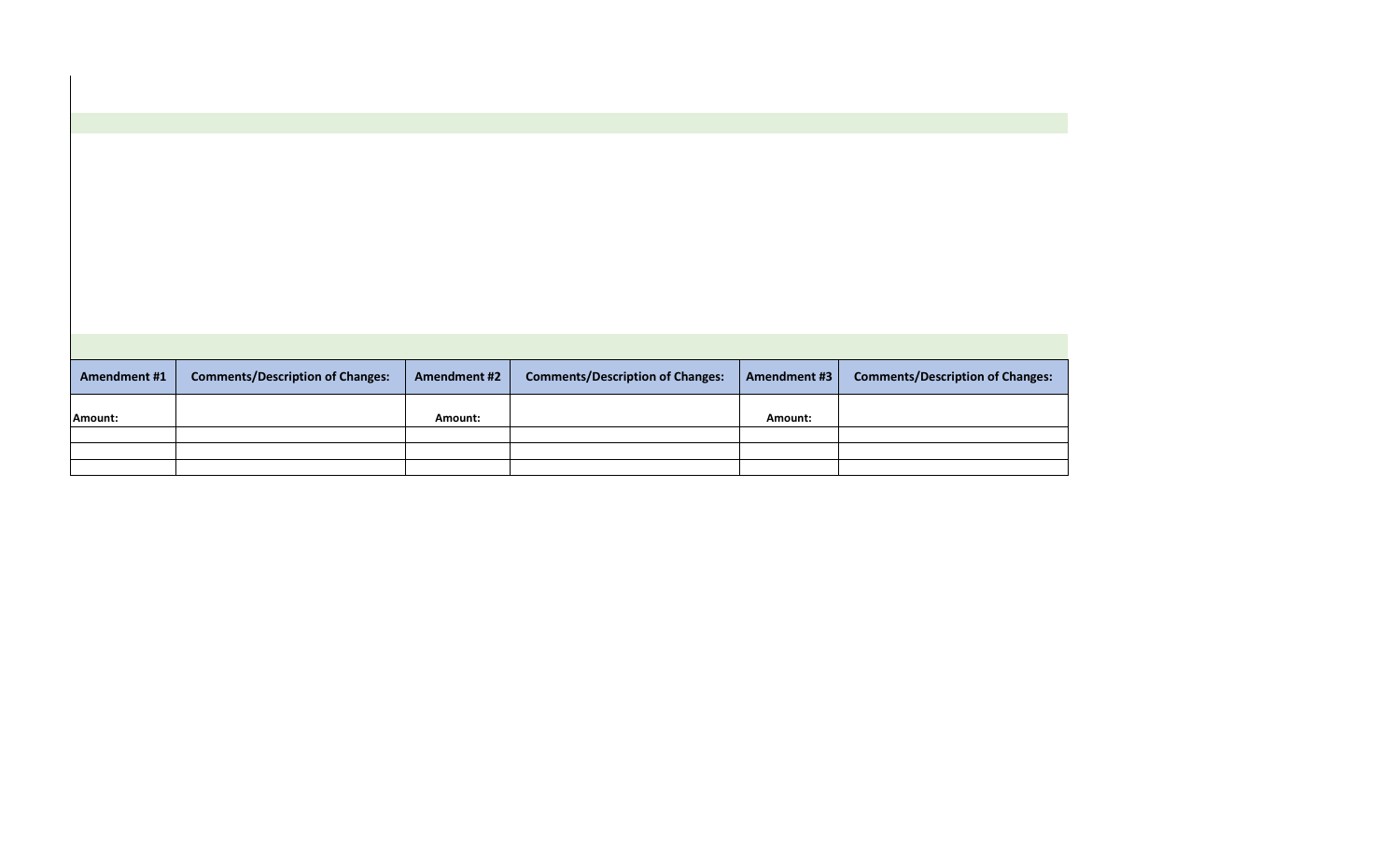| \$0.00              |                                         | \$0.00       |                                                   | \$0.00              |                                                   |  |
|---------------------|-----------------------------------------|--------------|---------------------------------------------------|---------------------|---------------------------------------------------|--|
|                     |                                         |              |                                                   |                     |                                                   |  |
| <b>Amendment #1</b> | <b>Comments/Description of Changes:</b> | Amendment #2 | <b>Comments/Description of</b><br><b>Changes:</b> | <b>Amendment #3</b> | <b>Comments/Description of</b><br><b>Changes:</b> |  |
| Amount:             |                                         | Amount:      |                                                   | Amount:             |                                                   |  |
|                     |                                         |              |                                                   |                     |                                                   |  |
|                     |                                         |              |                                                   |                     |                                                   |  |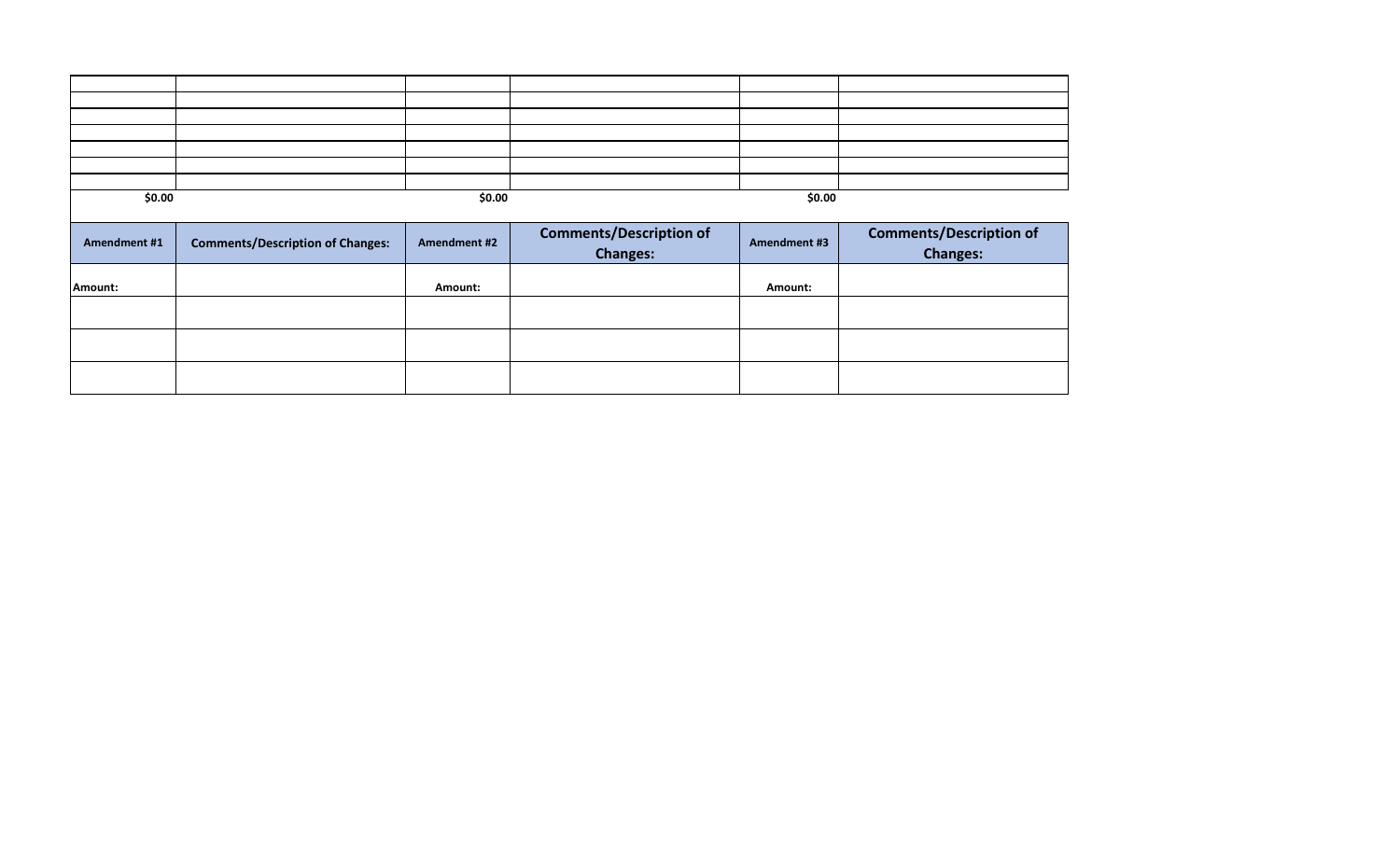| \$0.00              |                                         | \$0.00              |                                         | \$0.00              |                                         |
|---------------------|-----------------------------------------|---------------------|-----------------------------------------|---------------------|-----------------------------------------|
| \$0.00              |                                         | \$0.00              |                                         | \$0.00              |                                         |
|                     |                                         |                     |                                         |                     |                                         |
|                     |                                         |                     |                                         |                     |                                         |
| <b>Amendment #1</b> | <b>Comments/Description of Changes:</b> | <b>Amendment #2</b> | <b>Comments/Description of Changes:</b> | <b>Amendment #3</b> | <b>Comments/Description of Changes:</b> |
| Amount:             |                                         | Amount:             |                                         | Amount:             |                                         |
|                     |                                         |                     |                                         |                     |                                         |
|                     |                                         |                     |                                         |                     |                                         |
|                     |                                         |                     |                                         |                     |                                         |
|                     |                                         |                     |                                         |                     |                                         |
|                     |                                         |                     |                                         |                     |                                         |
| \$0.00              |                                         | \$0.00              |                                         | \$0.00              |                                         |
| Amendment #1        | <b>Comments/Description of Changes:</b> | <b>Amendment #2</b> | <b>Comments/Description of Changes:</b> | Amendment #3        | <b>Comments/Description of Changes:</b> |
| Amount:             |                                         | Amount:             |                                         | Amount:             |                                         |
|                     |                                         |                     |                                         |                     |                                         |
|                     |                                         |                     |                                         |                     |                                         |
|                     |                                         |                     |                                         |                     |                                         |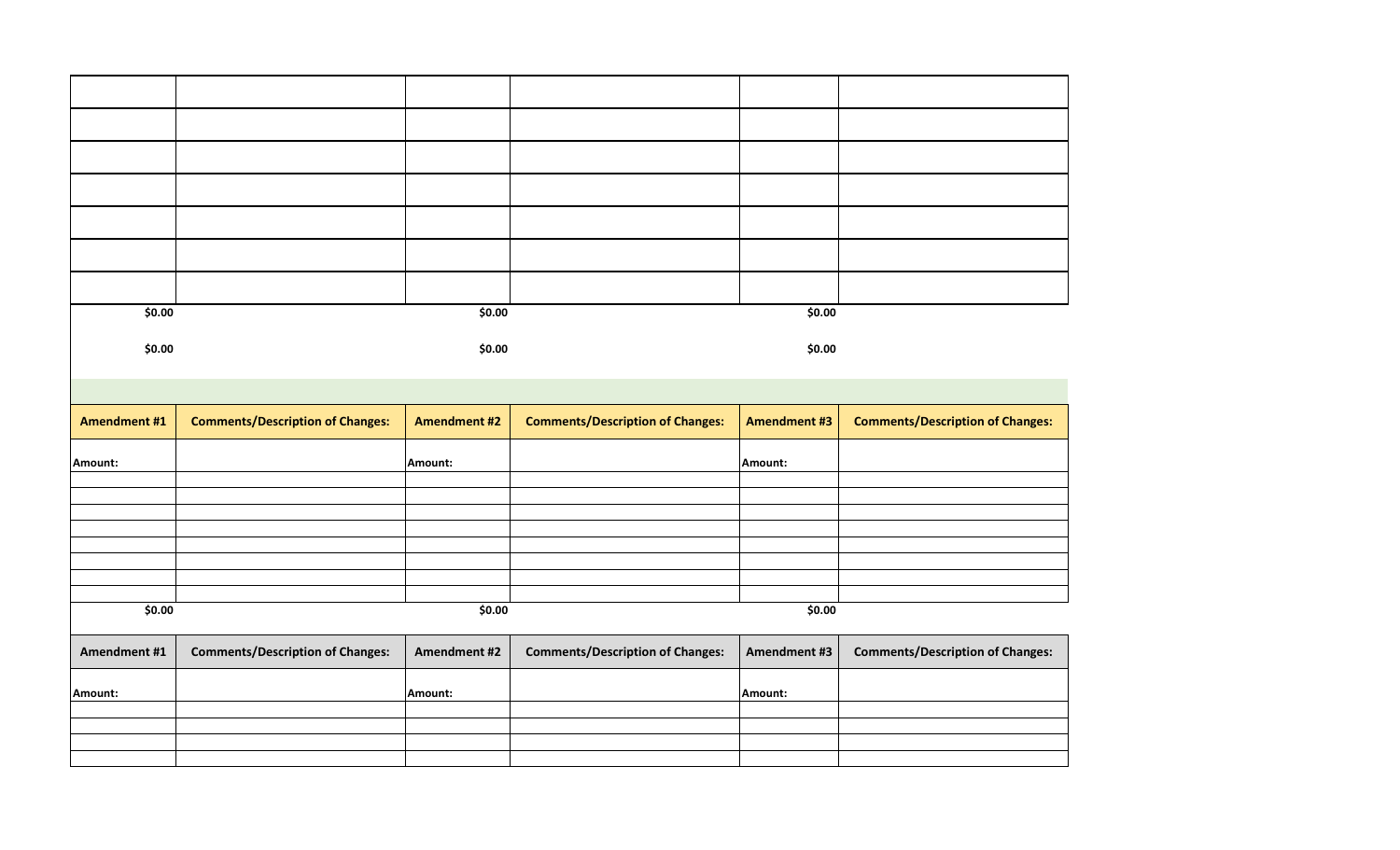| \$0.00              |                                         | \$0.00              |                                                   | \$0.00              |                                                   |  |
|---------------------|-----------------------------------------|---------------------|---------------------------------------------------|---------------------|---------------------------------------------------|--|
|                     |                                         |                     |                                                   |                     |                                                   |  |
| Amendment #1        | <b>Comments/Description of Changes:</b> | <b>Amendment #2</b> | <b>Comments/Description of Changes:</b>           | <b>Amendment #3</b> | <b>Comments/Description of Changes:</b>           |  |
| Amount:             |                                         | Amount:             |                                                   | Amount:             |                                                   |  |
|                     |                                         |                     |                                                   |                     |                                                   |  |
|                     |                                         |                     |                                                   |                     |                                                   |  |
|                     |                                         |                     |                                                   |                     |                                                   |  |
|                     |                                         |                     |                                                   |                     |                                                   |  |
|                     |                                         |                     |                                                   |                     |                                                   |  |
|                     |                                         |                     |                                                   |                     |                                                   |  |
|                     |                                         |                     |                                                   |                     |                                                   |  |
| \$0.00              |                                         | \$0.00              |                                                   |                     | \$0.00                                            |  |
| Amendment #1        | <b>Comments/Description of Changes:</b> | Amendment #2        | <b>Comments/Description of</b><br><b>Changes:</b> | Amendment #3        | <b>Comments/Description of</b><br><b>Changes:</b> |  |
| Amount:             |                                         | Amount:             |                                                   | Amount:             |                                                   |  |
|                     |                                         |                     |                                                   |                     |                                                   |  |
|                     |                                         |                     |                                                   |                     |                                                   |  |
|                     |                                         |                     |                                                   |                     |                                                   |  |
|                     |                                         |                     |                                                   |                     |                                                   |  |
|                     |                                         |                     |                                                   |                     |                                                   |  |
|                     |                                         |                     |                                                   |                     |                                                   |  |
|                     |                                         |                     |                                                   |                     |                                                   |  |
|                     |                                         |                     |                                                   |                     |                                                   |  |
|                     |                                         |                     |                                                   |                     |                                                   |  |
|                     |                                         |                     |                                                   |                     |                                                   |  |
| \$0.00              |                                         |                     | \$0.00                                            | \$0.00              |                                                   |  |
| <b>Amendment #1</b> | <b>Comments/Description of Changes:</b> | <b>Amendment #2</b> | <b>Comments/Description of</b><br><b>Changes:</b> | <b>Amendment #3</b> | <b>Comments/Description of</b><br><b>Changes:</b> |  |
| Amount:             |                                         | Amount:             |                                                   | Amount:             |                                                   |  |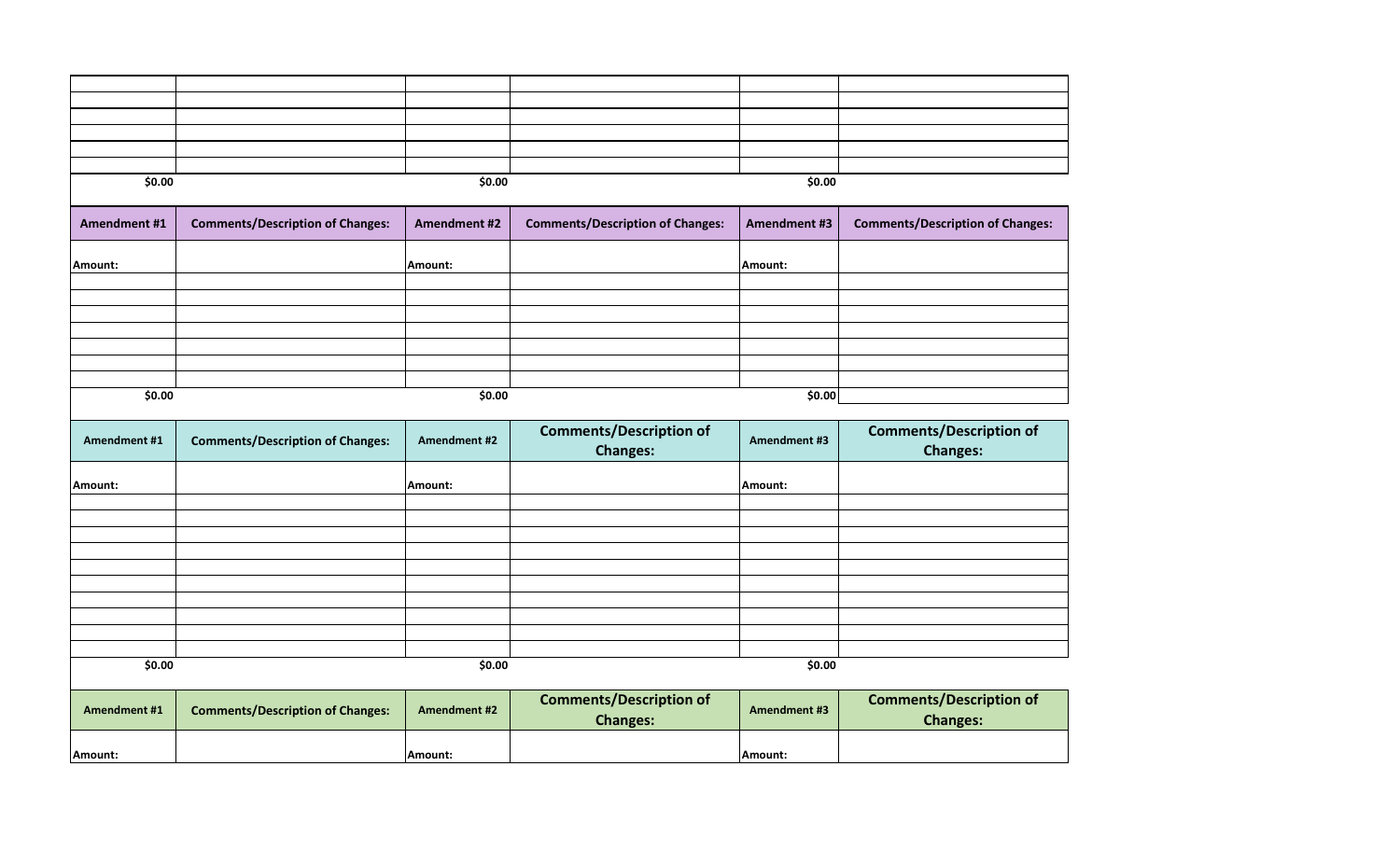| \$0.00       |                                         | \$0.00       |                                | \$0.00       |                                |
|--------------|-----------------------------------------|--------------|--------------------------------|--------------|--------------------------------|
| \$0.00       |                                         | \$0.00       |                                | \$0.00       |                                |
|              |                                         |              |                                |              |                                |
| \$0.00       |                                         | \$0.00       |                                | \$0.00       |                                |
|              |                                         |              |                                |              |                                |
|              |                                         |              |                                |              |                                |
|              |                                         |              | <b>Comments/Description of</b> |              | <b>Comments/Description of</b> |
| Amendment #1 | <b>Comments/Description of Changes:</b> | Amendment #2 |                                | Amendment #3 |                                |
|              |                                         |              | <b>Changes:</b>                |              | <b>Changes:</b>                |
| Amount:      |                                         | Amount:      |                                | Amount:      |                                |
|              |                                         |              |                                |              |                                |
|              |                                         |              |                                |              |                                |
|              |                                         |              |                                |              |                                |
|              |                                         |              |                                |              |                                |
|              |                                         |              |                                |              |                                |
|              |                                         |              |                                |              |                                |
|              |                                         |              |                                |              |                                |
|              |                                         |              |                                |              |                                |
|              |                                         |              |                                |              |                                |
|              |                                         |              |                                |              |                                |
|              |                                         |              |                                |              |                                |
|              |                                         |              |                                |              |                                |
|              |                                         |              |                                |              |                                |
|              |                                         |              |                                |              |                                |
|              |                                         |              |                                |              |                                |